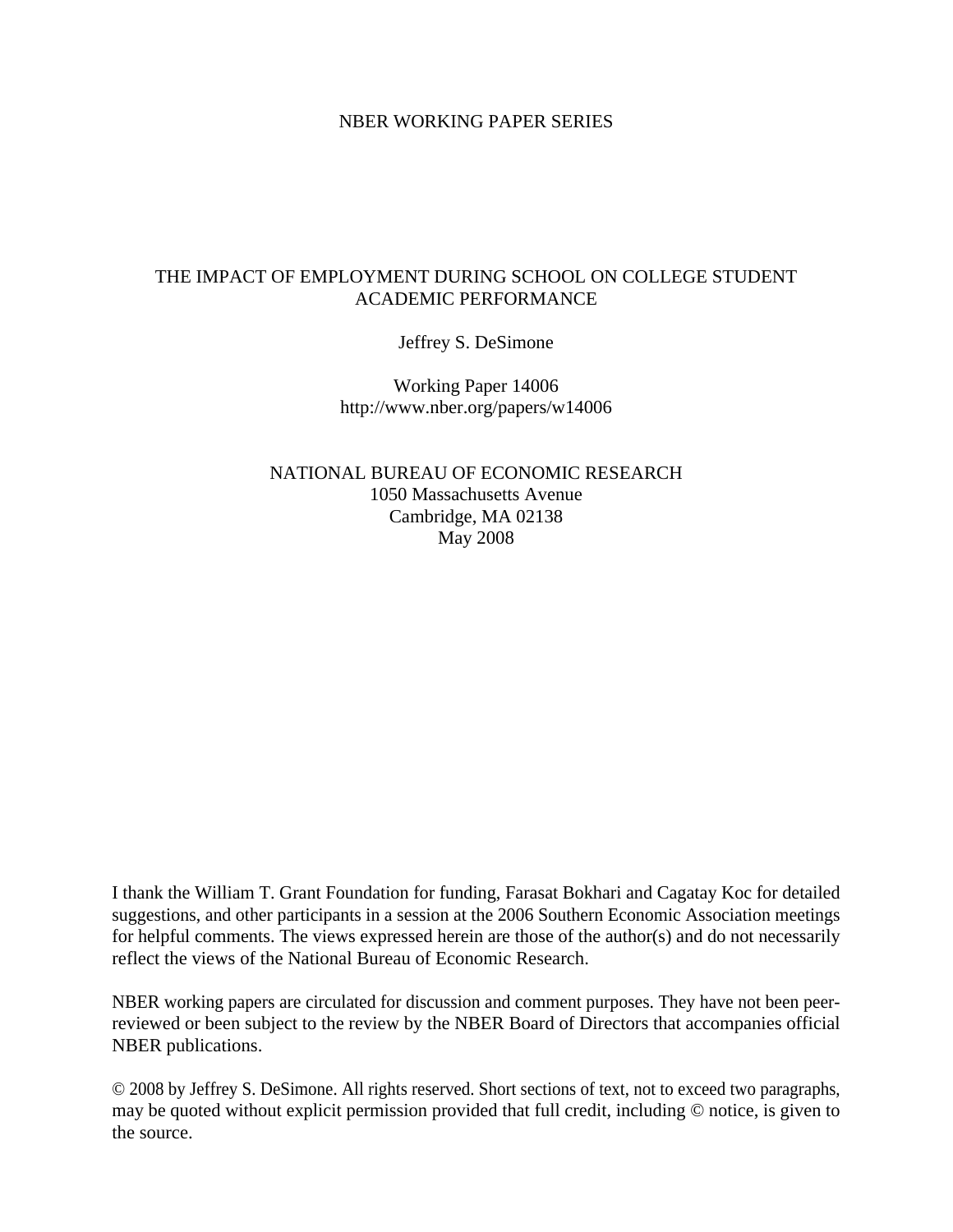The Impact of Employment during School on College Student Academic Performance Jeffrey S. DeSimone NBER Working Paper No. 14006 May 2008 JEL No. I2,J22

## **ABSTRACT**

This paper estimates the effect of paid employment on grades of full-time, four-year students from four nationally representative cross sections of the Harvard College Alcohol Study administered during 1993–2001. The relationship could be causal in either direction and is likely contaminated by unobserved heterogeneity. Two-stage GMM regressions instrument for work hours using paternal schooling and being raised Jewish, which are hypothesized to reflect parental preferences towards education manifested in additional student financial support but not influence achievement conditional on maternal schooling, college and class. Extensive empirical testing supports the identifying assumptions of instrument strength and orthogonality. GMM results show that an additional weekly work hour reduces current year GPA by about 0.011 points, roughly five times more than the OLS coefficient but somewhat less than recent estimates. Effects are stable across specifications, time, gender, class and age, but vary by health status, maternal schooling, religious background and especially race/ethnicity.

Jeffrey S. DeSimone Department of Economics University of Texas at Arlington 701 S. West St. Arlington, TX 76019 and NBER jdesimone@uta.edu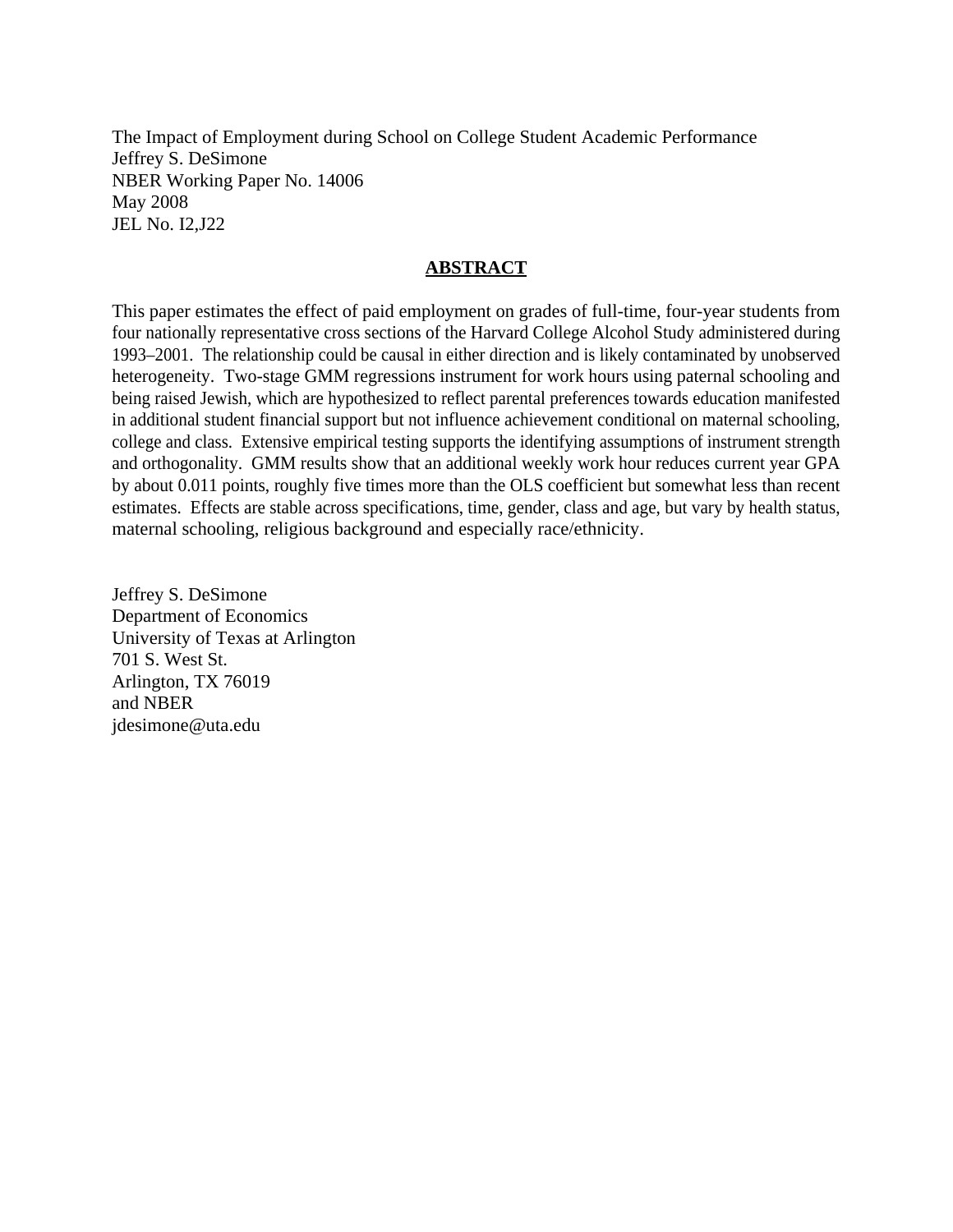#### **1. Introduction**

Many high school and college students work part-time. Does this affect their school performance? Employment during school could improve grades if working fosters attributes that are complementary with academic success, such as industriousness or time management skills, or instead reduce grades by constraining time and energy available for schoolwork. Alternatively, working might be correlated with academic performance, yet not directly impact it, if unobserved student differences influence both labor supply and grades. Unmotivated students might neither work for pay nor receive good grades because they put little effort into the labor market or school. In contrast, students uninterested in academics might work long hours that would otherwise have been devoted to leisure. Students might underestimate the link between college achievement and future earnings (e.g. Jones and Jackson, 1990; Loury and Garman, 1995), or any associated positive externalities, when making labor supply decisions. If so, obtaining a consistent estimate of how such decisions affect academic performance is prospectively important for policy consideration.

For high school students, much research has been devoted to this question, yielding decidedly mixed evidence. Some studies estimated negative effects of part-time employment on school performance (e.g. Singh, 1998; Eckstein and Wolpin, 1999; Oettinger, 1999), others showed that grades improve with low work hours but fall with long hours (e.g. Schill et al., 1985; Lillydahl, 1990; Quirk et al., 2001), and still others failed to detect a causal relationship (e.g. Schoenhals et al., 1998; Warren et al., 2000; Dustmann et al., 2007).

Three recent studies of high school students, all of which used two-stage least squares (2SLS), illustrate the disparity of conclusions in this literature. Using state child labor laws as instruments in 1992 National Education Longitudinal Study data on high school seniors, Tyler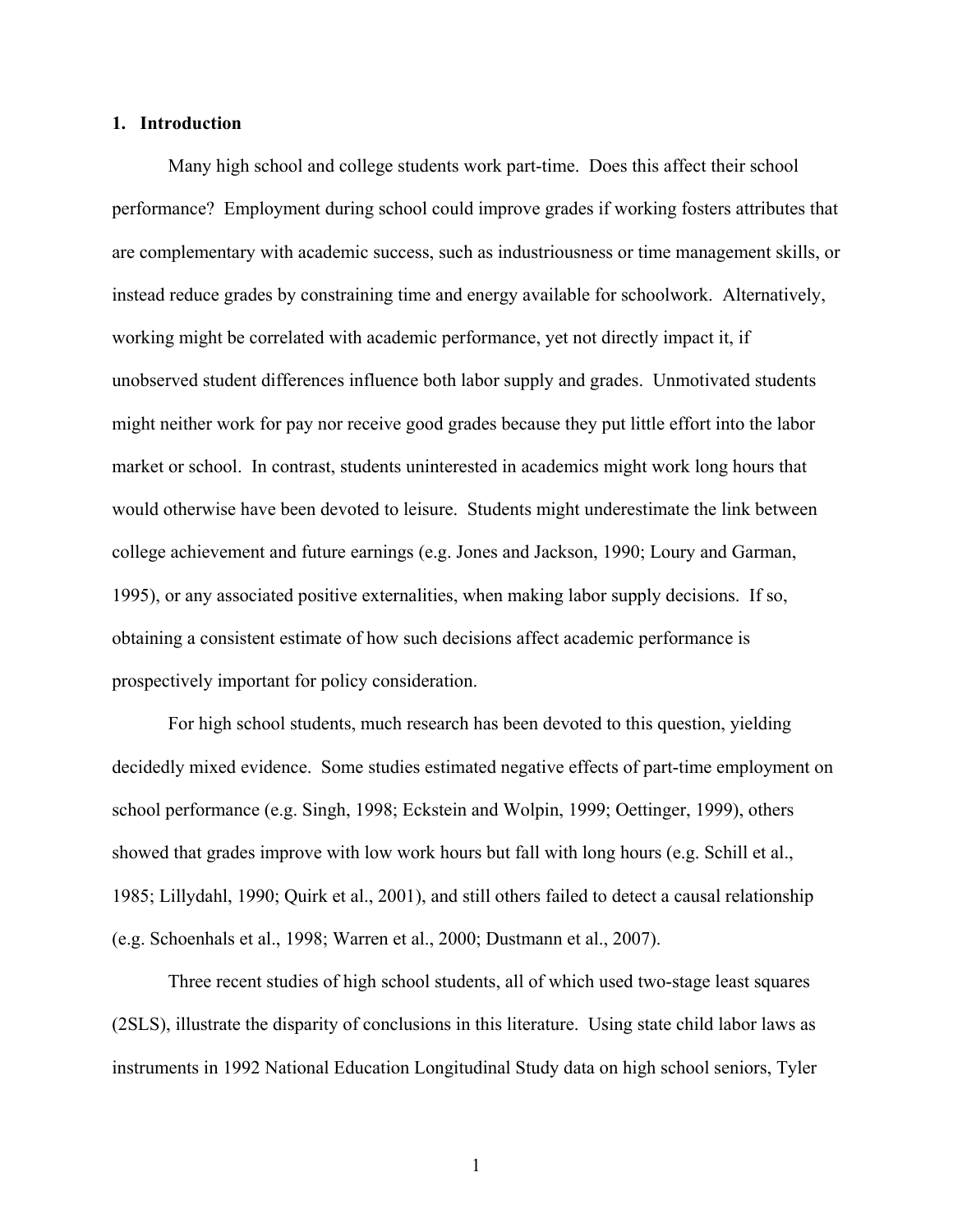(2003) found a large negative effect of additional work hours on standardized test scores. Contradicting this, in annual 1991–2004 Monitoring the Future data on high school seniors, DeSimone (2006) specified components of the student unearned income distribution as instruments to uncover an inverse U-shaped relationship in which grades peak at 15 weekly work hours. Meanwhile, for National Longitudinal Survey of Youth 1997 (NLSY97)  $10^{th}$ – $12^{th}$ graders, Rothstein (2007) estimated that current and lagged work hours have small negative grade impacts that weaken when individual fixed effects are included and lose significance when instrumented using local wage and unemployment rates and state child labor laws.

For college students, the topic has received less attention but seems equally relevant. Many students work specifically to pay for tuition and coursework is presumably more difficult. Observed work propensities and intensities are high. In the 2001 Harvard College Alcohol Study (CAS), 62 percent of respondents reported working for pay in the previous month, and employed students work nearly 29 weekly hours on average. Yet as with high school students, previous research has not reached a consensus on how employment affects academic performance.

Four early studies treat work hours as exogenous. Among 836 students in his 1976–1979 introductory macroeconomics classes at Towson State University, Paul (1982) estimated that 10 additional work hours lowered exam scores by two percent. For 1,933 National Longitudinal Survey males who entered four-year colleges in fall 1972, Ehrenberg and Sherman (1987) found little impact of work hours on grades. Gleason (1993) depicted evidence of an inverse Urelationship in 1980s data: compared to unemployed students, grade point averages (GPAs) were 0.25 points higher for those working 1–10 weekly hours but 0.06 points lower for those working 31–40 weekly hours. Hood et al. (1992) similarly found that students working 7–14 hours per week had higher GPAs than those working less or more.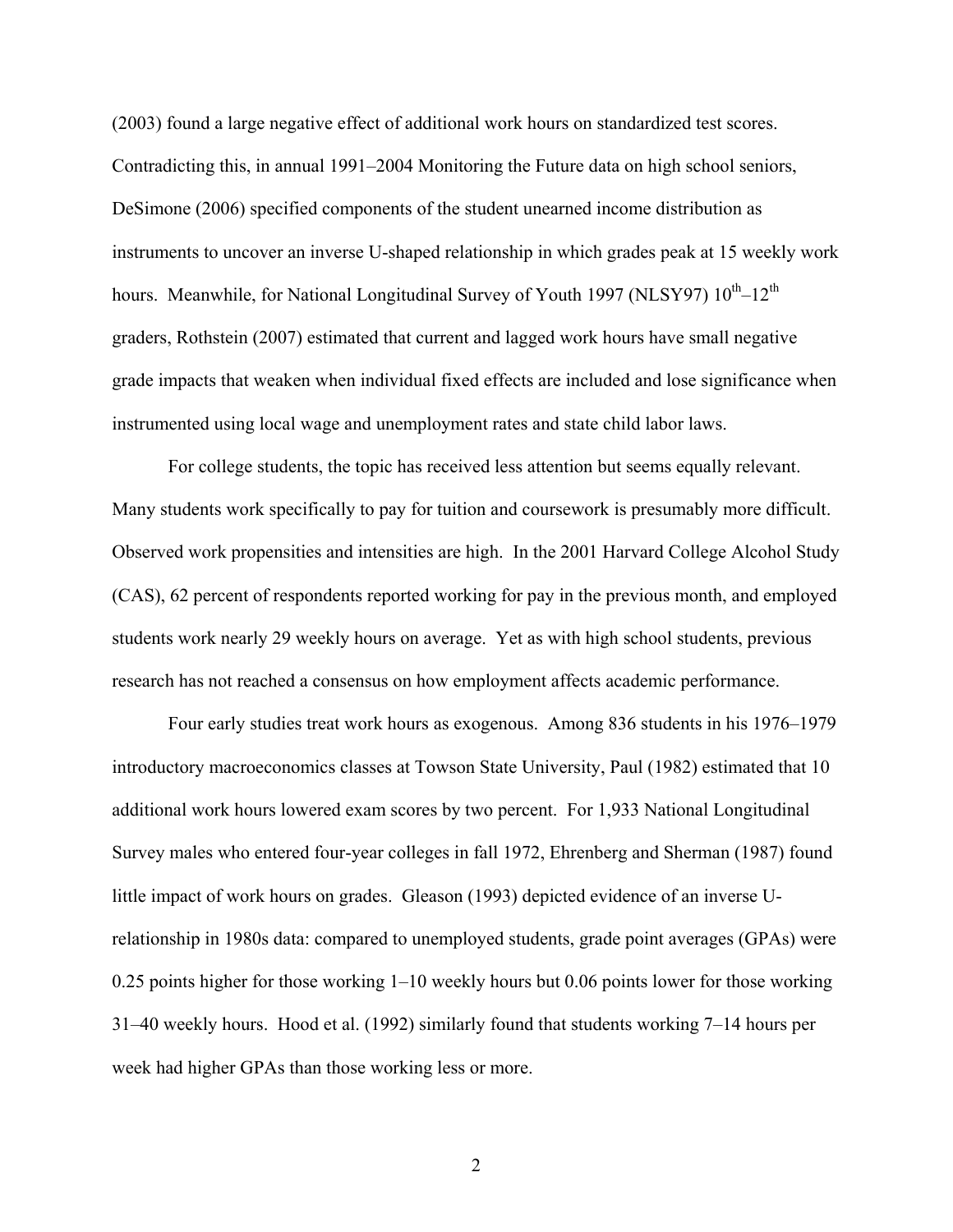Two recent studies explicitly accounted for the potential endogeneity of hours worked. In 1989–1997 data on 2,372 first semester Berea College students, Stinebrickner and Stinebrickner (2003) use work-study job assignments to instrument for labor supply in a 2SLS model. An additional weekly work hour reduced first-semester GPA by 0.16 points. Kalenkoski and Pabilonia (2008) obtained an analogous negative effect of 0.017, nearly an order of magnitude smaller, using 1997–2004 NLSY97 data on 1,234 full-time, first semester four-year college students. Their three-equation system is estimated with maximum likelihood and specifies parental transfers, a quadratic in the net price of schooling, the state minimum wage, the county unemployment rate and a state work study program indicator as instruments for work hours. Of these, only parental transfers, which itself is endogenously determined, enters the work hours equation significantly. Identification thus occurs predominantly through the idiosyncratic functional form of the model.

This paper estimates the effect of paid employment on college student grades. Like recent studies, it uses an instrumental variable (IV) model to address prospective unobserved heterogeneity in the relationship between labor supply and academic performance. It contributes to the college-level literature by using 1993–2001 data from the CAS, which offers a much larger sample that includes students of all class standings. Compared with Stinebrickner and Stinebrickner (2003), the instruments, though not arising as naturally from a random assignment mechanism, are somewhat stronger. Also, the sample is nationally representative, rather than from a single school with a unique setting, and slightly more recent. Relative to Kalenkoski and Pabilonia (2008), the instruments have considerably more explanatory power for work hours, and the empirical strategy is more directly focused on identifying the impact of working on grades.

Besides the aforementioned data features, the main innovation of this study is its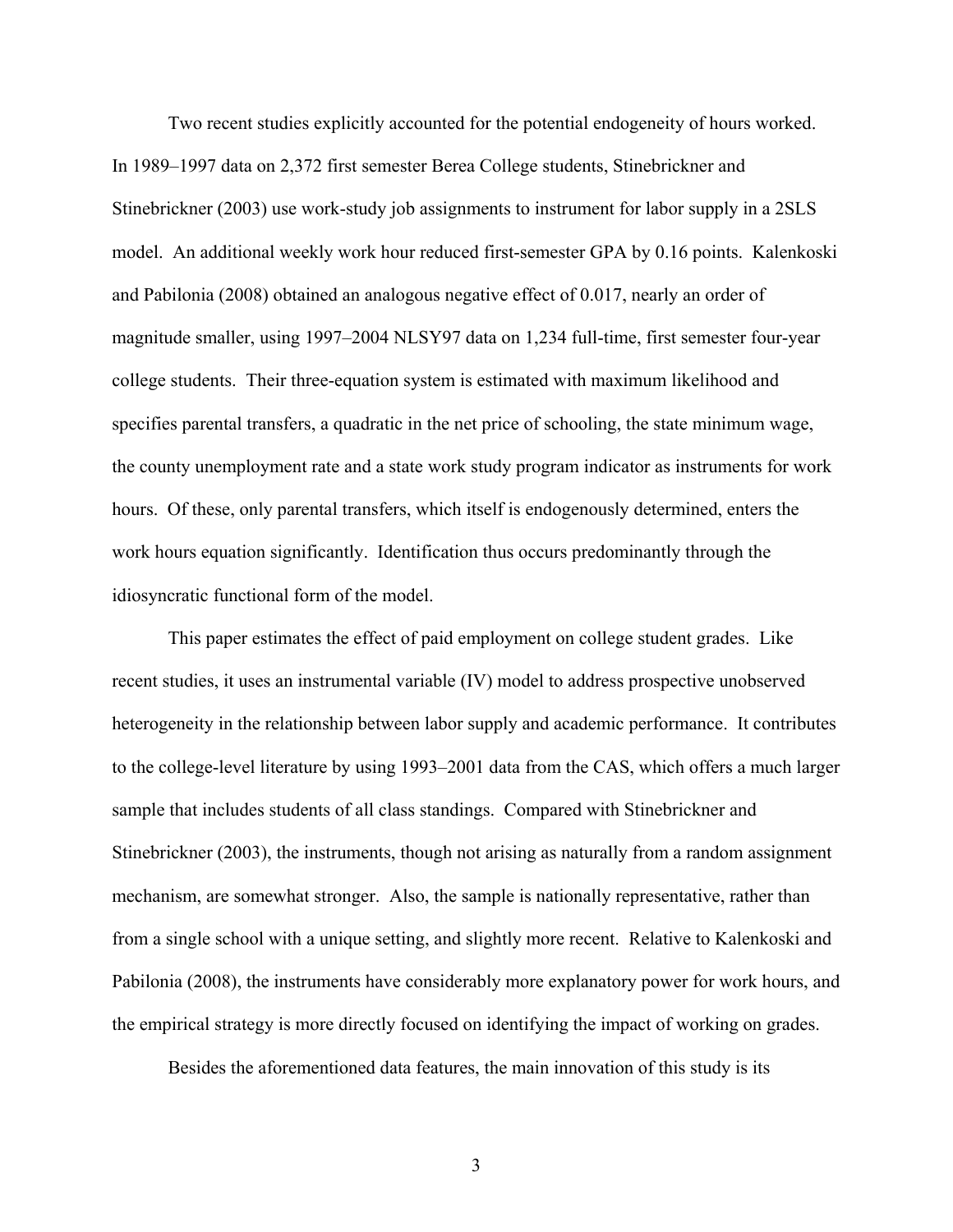identification strategy. The IV approach used in most previous research exploits geographic differences in factors potentially affecting student work hours, such as child labor laws or unemployment rates. This tactic, which is infeasible here regardless because CAS data lack school location information, has serious limitations in both theory and practice. Theoretically, unobserved factors, such as attitudes or policies, affecting student achievement might vary over localities and be correlated with the instruments, thus threatening the instrument exogeneity assumption. Practically, most college students are too old to be affected by child labor laws, while unemployment rates tend to be weakly related to work hours (Ruhm, 1997; Oettinger, 1999; Rothstein, 2007; Kalenkoski and Pabilonia, 2008).

This study instead specifies as instruments variables representing human capital accumulation and preferences of the respondents' fathers. The maintained identification assumptions, therefore, are that paternal schooling attainment and emphasis are strongly related to student labor supply, yet otherwise unrelated to academic performance or its unobserved determinants. Next these assumptions are discussed in terms of the primary instrument, paternal schooling. Subsequently, reasons why the mechanism through which the secondary instrument, an indicator that the respondent was raised Jewish, affects student work hours and GPA is likely to be similar to that for paternal schooling is explained.

It seems reasonable to expect that paternal schooling has a negative impact on student labor supply. Fathers with higher attainment likely place a greater value on education, and in turn might provide more financial support to their college-enrolled children to allow them to spend less time earning money for tuition and living expenses and more time studying. Moreover, as a component of permanent family income (e.g. Heckman and Carneiro, 2003), paternal schooling should be positively related with student unearned income, which by the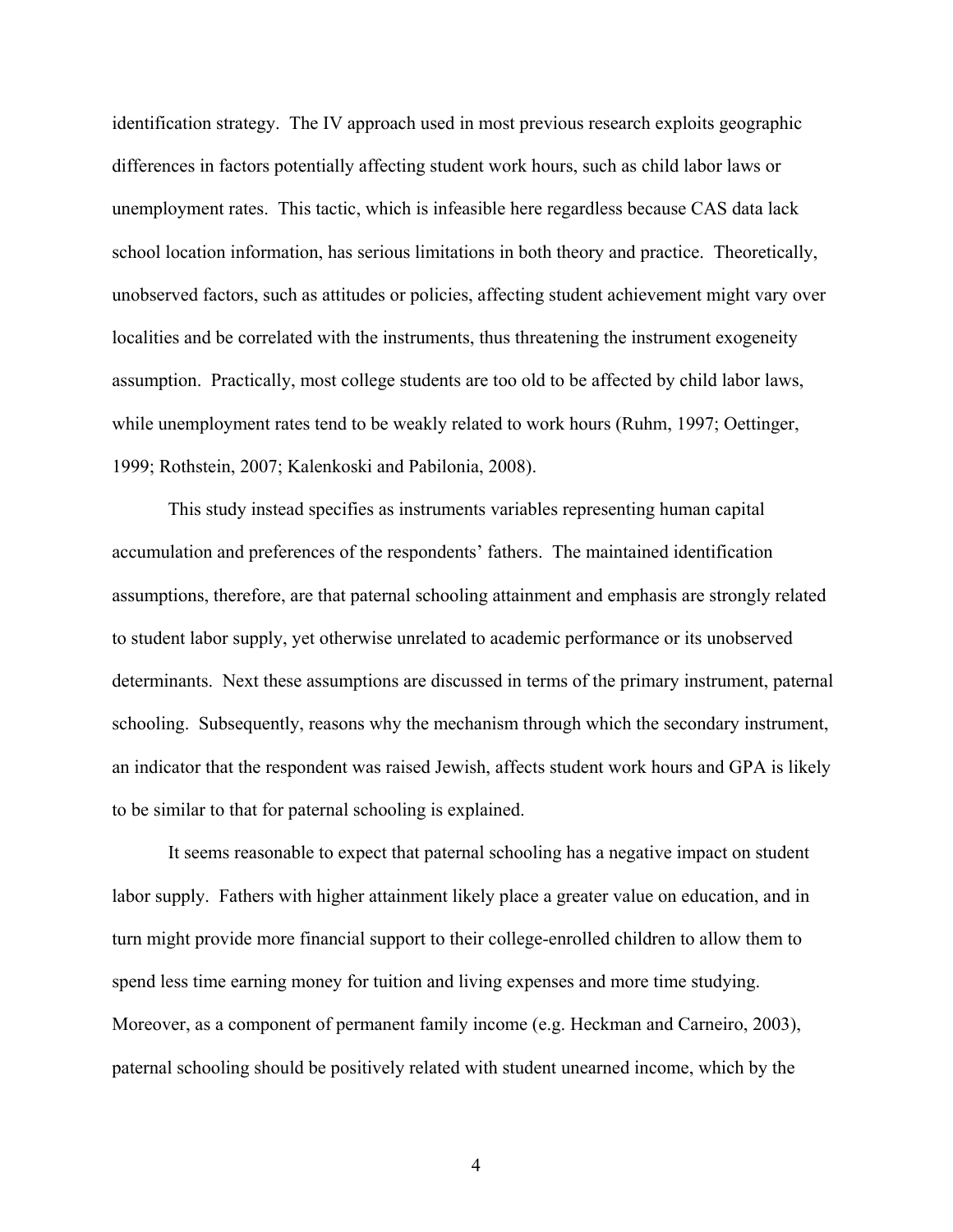standard labor-leisure model negatively affects student labor supply. Empirically, it is easy to verify that these expectations manifest themselves in very large first stage instrument *F*-statistics.

The usefulness of this study, therefore, hinges critically on whether paternal schooling truly is exogenous with respect to student achievement. This assumption is supported by the traditional view of the intergenerational human capital transmission literature, which is that child schooling is much more closely related to maternal schooling than paternal schooling (e.g. Haveman and Wolfe, 1995; Chevalier et al., 2005). Presumably this stems from children spending more time with their mothers than their fathers (Black et al., 2005). Through assortative mating, controlling for maternal schooling might thus adequately capture any correlation between paternal schooling and unobserved student ability or preferences for academics that remains after accounting for endogenous student labor supply.<sup>1</sup>

Nonetheless, recent studies showing significant positive correlations between child schooling and paternal schooling, even holding constant maternal schooling (e.g. Behrman and Rosenzweig, 2002; Plug, 2004; Black et al., 2005; Chevalier et al., 2005; Björklund et al., 2006; Oreopoulos et al., 2006), might cast doubt on the validity of the paternal schooling exclusion restriction. It is important to recognize, though, that this study examines academic performance, not schooling. Paternal schooling might be a poor instrument for the latter because schooling is intergenerationally transmitted, yet have no direct relationship with the former, particularly taking into account its observed strong effect on student labor supply. This is more plausible because the empirical model holds constant not only schooling itself, i.e. years in college, but also maternal schooling, student age and the school attended. Among students within a specific postsecondary institution, of the same attainment and age, and with identical maternal schooling

 $\overline{a}$ 

 $1$ <sup>1</sup> This suggests that maternal schooling, as a determinant of student achievement, is a poor candidate to instrument for student labor supply. If fathers on average earn higher incomes than mothers, paternal schooling might also be more strongly linked to their children's labor supply than maternal schooling, which is consistent with the CAS data.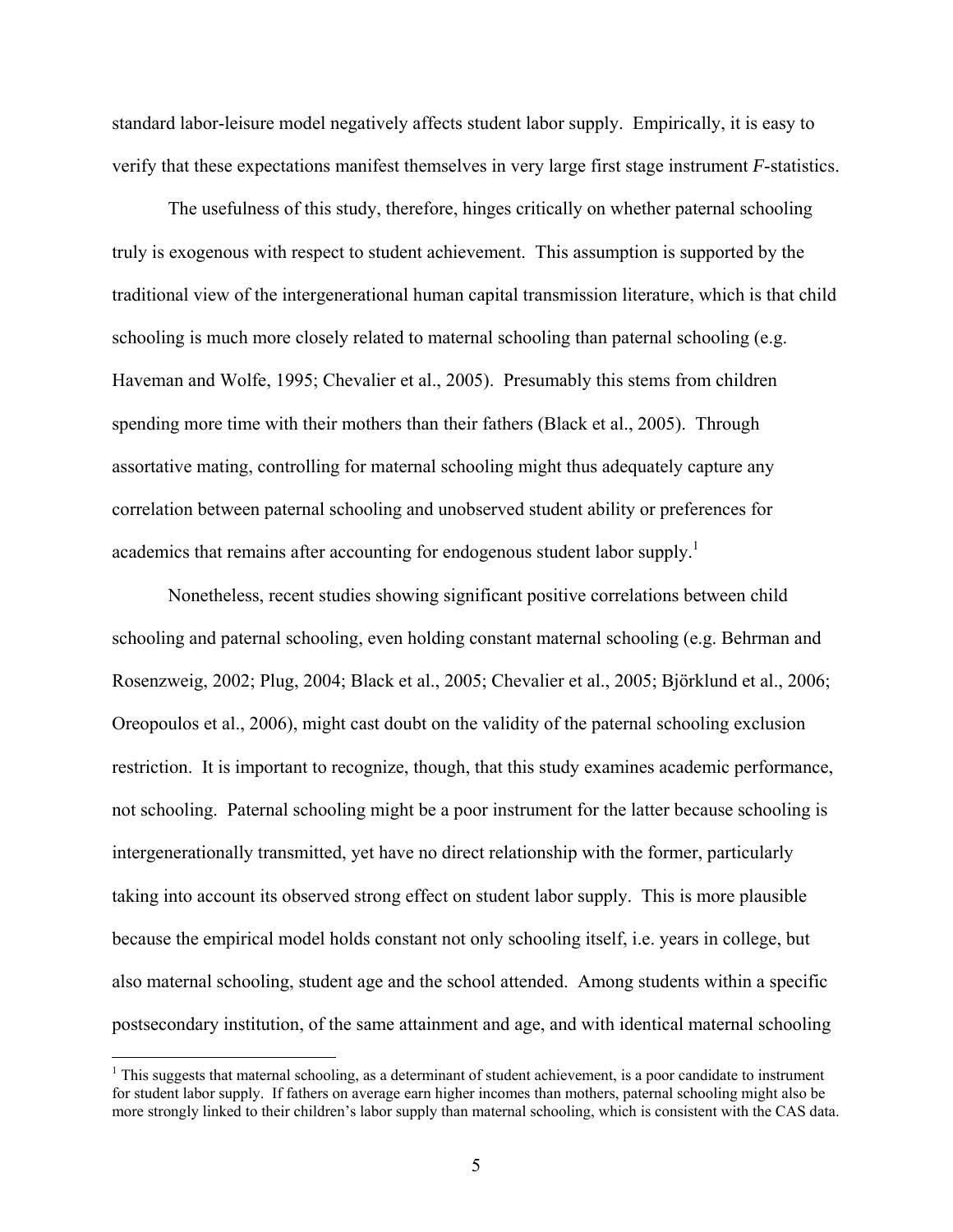and own labor supply, it is conceivable that paternal schooling has no separate relationship with student achievement.

The use of a second instrument is vital in allowing for empirical examination of the assumption that paternal schooling is not directly associated with grades. The other instrument used here is an indicator of whether the student was raised Jewish. Botticini & Eckstein (2005, 2007) outline how a religious norm requiring Jewish fathers to educate their sons, which has been operational since around the  $3<sup>rd</sup>$  century, ultimately spurred entry into skilled occupations by the  $9<sup>th</sup>$  century. Chiswick (1993) showed that controlling for demographic and skill differentials, including paternal schooling, American Jews in the 1973–1987 General Social Surveys had significantly higher levels of schooling, occupational status and earnings than other whites. Indeed, 3.5% of students in this study's analysis sample were raised Jewish, whereas the National Jewish Population Survey (NJPS; http://www.jewishvirtuallibrary.org/jsource/US-Israel/ujcpop.html) reported a U.S. Jewish population of 5.2 million, or 1.8% of the U.S. population, in 2000.<sup>2</sup> The NJPS further found that, compared to others in the U.S., Jews had higher educational attainment, rates of employment in management, business and professional/technical positions, and household incomes, lower fertility rates and incidence of poverty, and smaller households.

Consequently, the impact of being raised Jewish on work hours is expected to mimic that of paternal schooling, even with paternal schooling held constant. If so, compared with other students, including those with similarly-educated fathers, students raised Jewish will spend fewer hours working for pay in response to greater financial support from their fathers, who have better means of providing such support and also emphasize schooling and the eventual attainment of

<sup>&</sup>lt;sup>2</sup> Although the religious norm outlined by Botticini & Eckstein (2007) pertained specifically to male offspring, the disproportionate presence of Jewish students in the CAS applies to both genders: 3.6% of sample males and 3.4% of sample females were raised Jewish.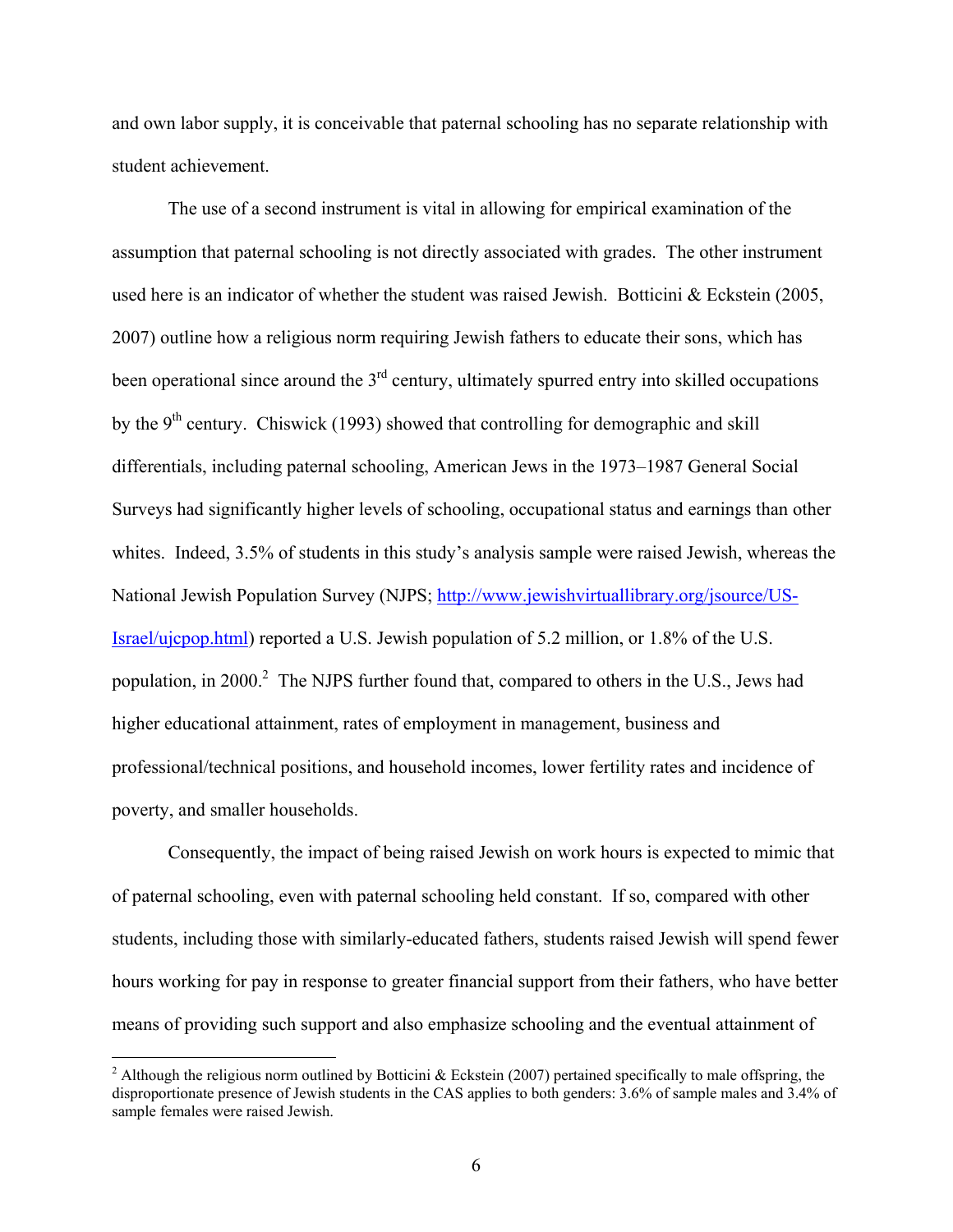skilled jobs. The logic for assuming that being raised Jewish has no separate correlation with academic achievement also parallels that for paternal schooling. Stronger preferences for schooling among Jewish families would suggest dubious validity of this exclusion restriction. However, it might be the case that Jewish students enroll in more selective colleges and are more likely to attain a specific level of post-secondary schooling by a certain age, but do not perform better than classmates from the same age/grade cohort. The empirical evidence strongly supports this latter hypothesis.

#### **2. Empirical Strategy**

To account for unobserved factors that might simultaneously influence GPA and work hours, IV is used to estimate the two-equation model (with variable subscripts for individual students suppressed)

(1) 
$$
hours = \alpha_0 + \mathbf{z}\mathbf{a}_1 + \mathbf{x}\mathbf{a}_2 + u
$$
  
(2) 
$$
gpa = \beta_0 + \beta_1 hours + \mathbf{x}\mathbf{\beta}_2 + v,
$$

where *hours* denote time spent in paid labor per week and, as with *gpa*, pertains to the current academic year. Additionally, **x** is a set of factors related to both *hours* and *gpa*, **z** is a set of instruments correlated with *hours* but not otherwise with *gpa*, the α's and β's are coefficients and *u* and *v* are error terms assumed to be uncorrelated with **x** and **z**. Heteroskedasticity-robust standard errors are used in all specifications.

OLS estimation of equation 2 further requires that the error term  $\nu$  is uncorrelated with *hours* to produce a consistent estimator of  $\beta_1$ , the causal effect of an additional weekly work hour on GPA. However, unobserved student characteristics that affect school performance, such as preferences for paid or academic work, motivation, risk aversion and time preference, are subsumed into *v*. If these or other omitted determinants of *gpa* are also correlated with *hours*,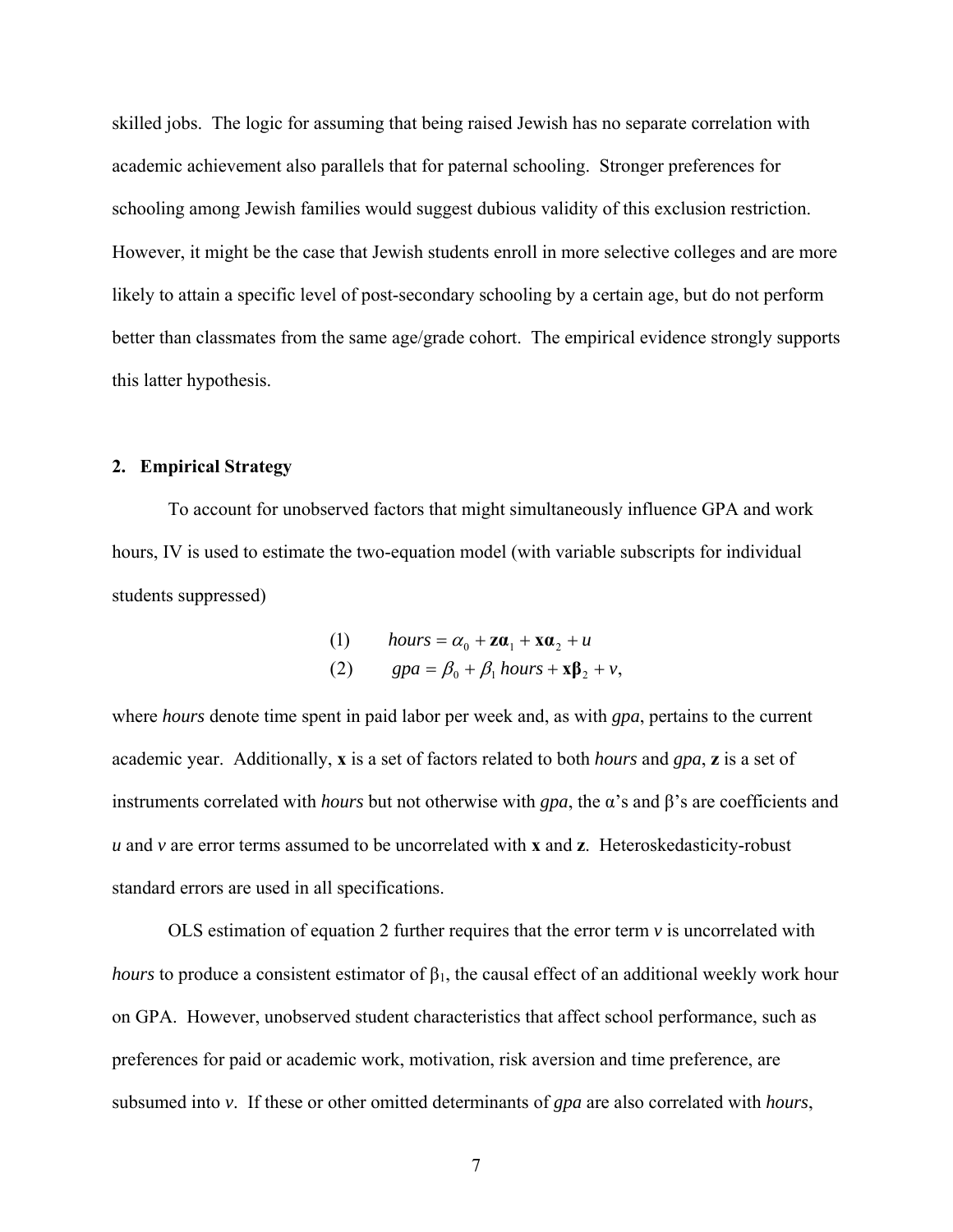the resulting nonzero correlation between *v* and *hours* renders the OLS estimator inconsistent, so that the estimated  $\beta_1$  in part reflects spurious correlation between *hours* and *gpa*.<sup>3</sup>

The IV approach identifies a consistent  $\beta_1$  if the instrument set **z** is highly correlated with hours, but uncorrelated with the error term *v*. Because the model is overidentified, i.e. there are multiple instruments, and standard errors are allowed to be heteroskedastic, generalized method of moments (GMM) is efficient relative to two stage least squares (2SLS) and is therefore used. Defining **Z** as the matrix  $[\mathbf{z}, \mathbf{x}]$ , *n* as the sample size,  $\Omega$  as the Newey-West covariance estimator allowing for arbitrary heteroskedasticity, and **W**<sup>−</sup><sup>1</sup> as a weighting matrix, GMM minimizes  $J = n^{-1}vZW^{-1}Z'v$  using  $W = Z'QZ$ . 2SLS, which yields very similar estimates and identical inferences, is the same estimator with  $W = Z'Z$  (e.g. Greene, 2003, 201–207; 400–401).

Given the importance, yet theoretical ambiguity, regarding whether paternal attainment and emphasis of schooling is truly exogenous with respect to GPA, formal tests of the overidentifying restrictions are conducted. The test statistic is Hansen's *J* statistic, which is simply the minimized value of the GMM criterion above. Under the null of instrument exogeneity, the *J* statistic is distributed as chi-squared with degrees of freedom equal to one less than the number of instruments (typically more than two because of the way paternal schooling is measured, as explained below). This is analogous to the 2SLS *J* statistic, which is the product of the number of instruments and the *F* statistic for their joint significance in a regression of the second stage GPA equation residual on all the exogenous variables, i.e.  $\mathbf{Z} = [\mathbf{z}, \mathbf{x}]$ .

Intrinsically, the *J* statistic tests whether each of the two instruments, paternal schooling and being raised Jewish, yields statistically equivalent GMM estimates when used on its own to

 $\overline{a}$ 

 $3$  The structure of the data might also create selection bias, because dropouts are not observed. If dropout is correlated with both employment and GPA, even IV inconsistently estimates the population effect. However, in high school data, Rothstein (2007) found that correcting for selection on enrollment did not impact her estimates.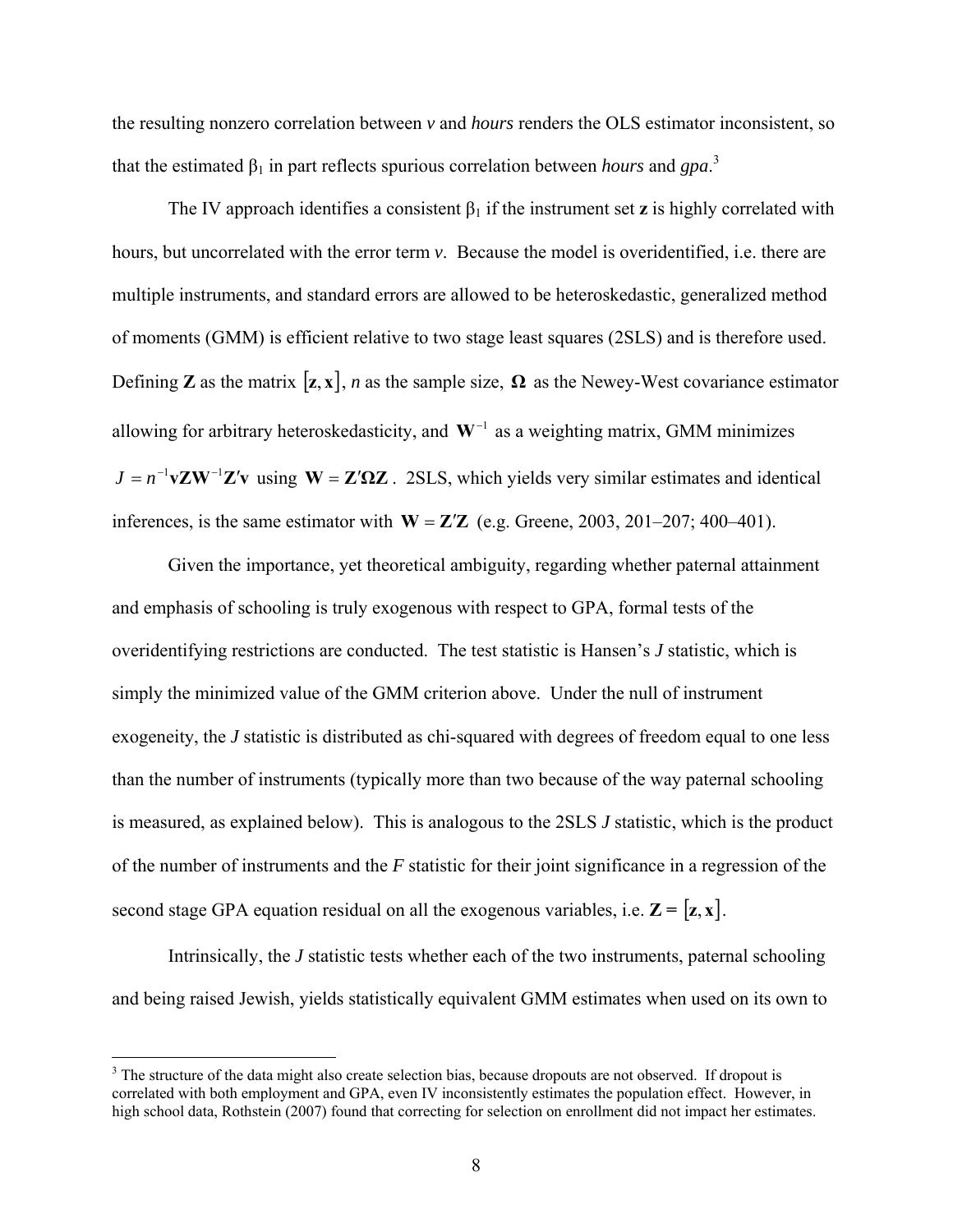identify work hours. A danger is that the *J* statistic could be insignificant if both instruments are endogenous, but coincidentally produce similar results. To ensure this is not the case, models are also estimated in which one instrument is the sole identifier of work hours, while the other instrument is included in both the work hours and GPA equations. This allows for explicit testing of the direct relationship between GPA and each of the instruments in turn. High insignificance of *J* statistics and of each instrument when separately included in the GPA equation would provide strong reassurance that the exclusion restrictions are valid.

## **3. Data**

As already mentioned, this study analyzes data from the CAS, which was administered to a nationally representative set of full-time four-year college students in the spring of 1993, 1997, 1999 and 2001. The main purpose of the CAS was to gather information on college student alcohol use. More relevant for this study, it also collected data on GPA, hours worked for wages, parental schooling and a variety of additional student characteristics.

Wechsler et al. (1994) provides details on sample selection and survey administration. Data are available only from institutions that had a student response rate above a cutoff value of slightly below 60 percent and either participated in the first three surveys or entered for the final survey. Of the 140 schools originally sampled, 128 took part in all three 1993–1999 waves and data are observed for 119 of these. In 2001, data are reported for 119 of the 120 participating schools, six of which are new to the survey. Each school chose a random sample, increasing in size with enrollment, by starting at a random point in the student registry and choosing every *r*th student. In 1993, questionnaires were mailed out in early February; 87 percent of completed surveys were returned by the end of March, with another 10 percent in April and the remainder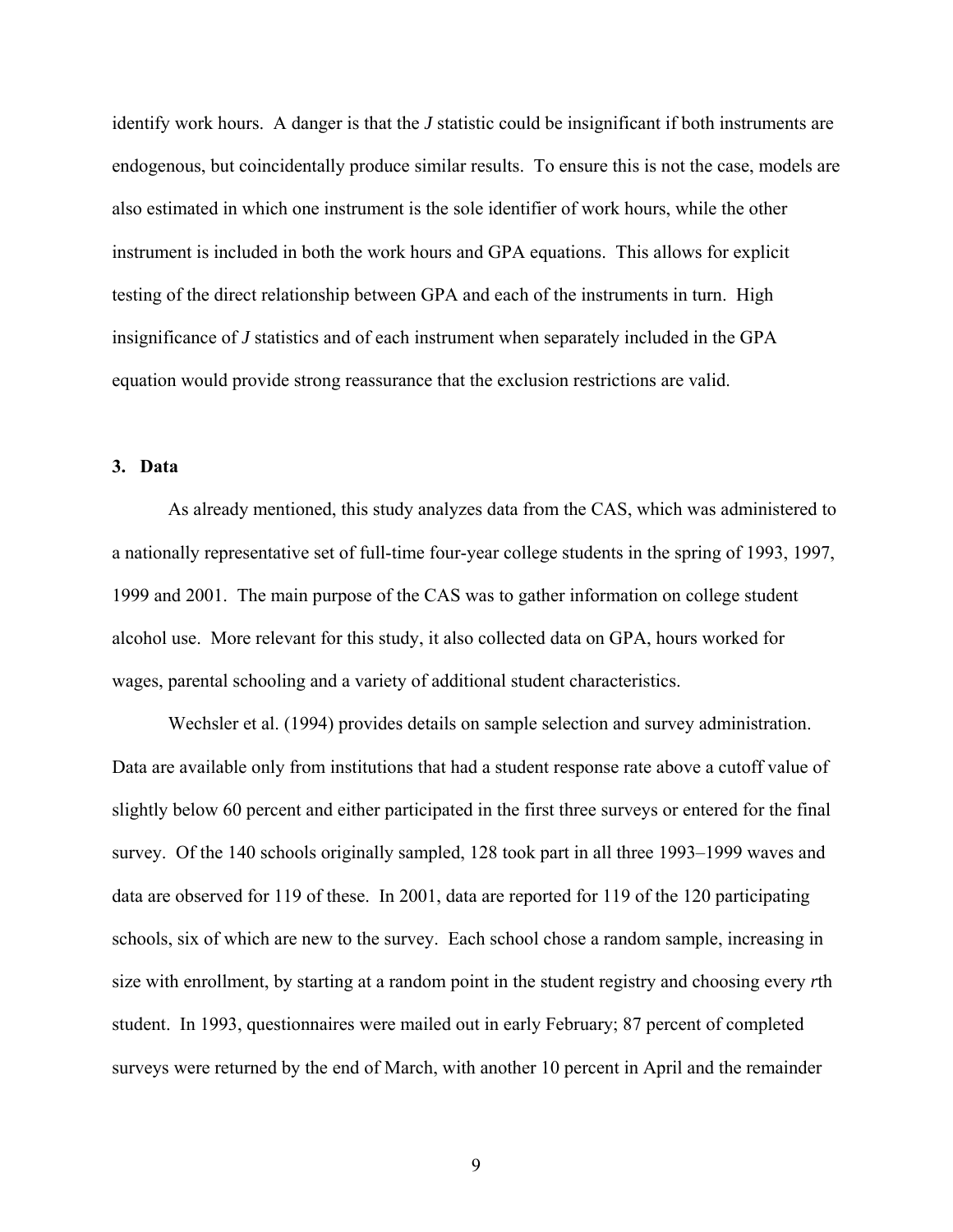by June, although this information is reported at the respondent level only in the latter two waves. The student response rate was 69 percent. Logistics were similar for subsequent administrations. Of the 55,169 students interviewed over the four years, 5,404 had missing values for analysis variables, 387 were graduate students, and 5,867 had ages outside the 18–24 year-old range in which exact year of age is observed (all but 115 of whom are older). After further excluding the 1,553 married students (who are added back in for one of the robustness checks), for whom work incentives might differ, the study sample contains 41,958 students.

The CAS records average hours worked per day over the previous month, which is assumed to accurately reflect labor supply for the entire academic year. In 1993, possible responses were integers from 0–7, with a remaining category of "8 or more" selected by seven percent of the sample. In subsequent years, choices ranged only from 0–4, with 22 percent of respondents reporting the residual category of "5 or more." A top code of nine hours is used for 1993 because it yields the closest mean, among values greater than eight rounded to the nearest 0.1, to that imputed by assuming normality in the upper tail. An analogous procedure generated a top code of 6.4 hours for 1997–2001. For consistency with previous research, the analysis uses weekly hours worked, which is simply the daily hours variable multiplied by seven with the resulting value of 44.8 for the top post-1993 category rounded up to 45.4

A four-point current academic year GPA variable is constructed from choices ranging in plus and minus increments from A to C–, along with D and "no grade or don't know." Slightly over one percent of students are removed from the sample because they select the final option. Figure 1 shows average GPA and labor supply by survey year. Panels a. and b. reveal that both rose consistently during the period, GPA from 3.09 to 3.22 and weekly hours worked from 16.8

<sup>&</sup>lt;sup>4</sup> Possible attenuation bias from the measurement error inherent in observing only interval and top coded work hours during the past month further justifies the use of IV in lieu of OLS.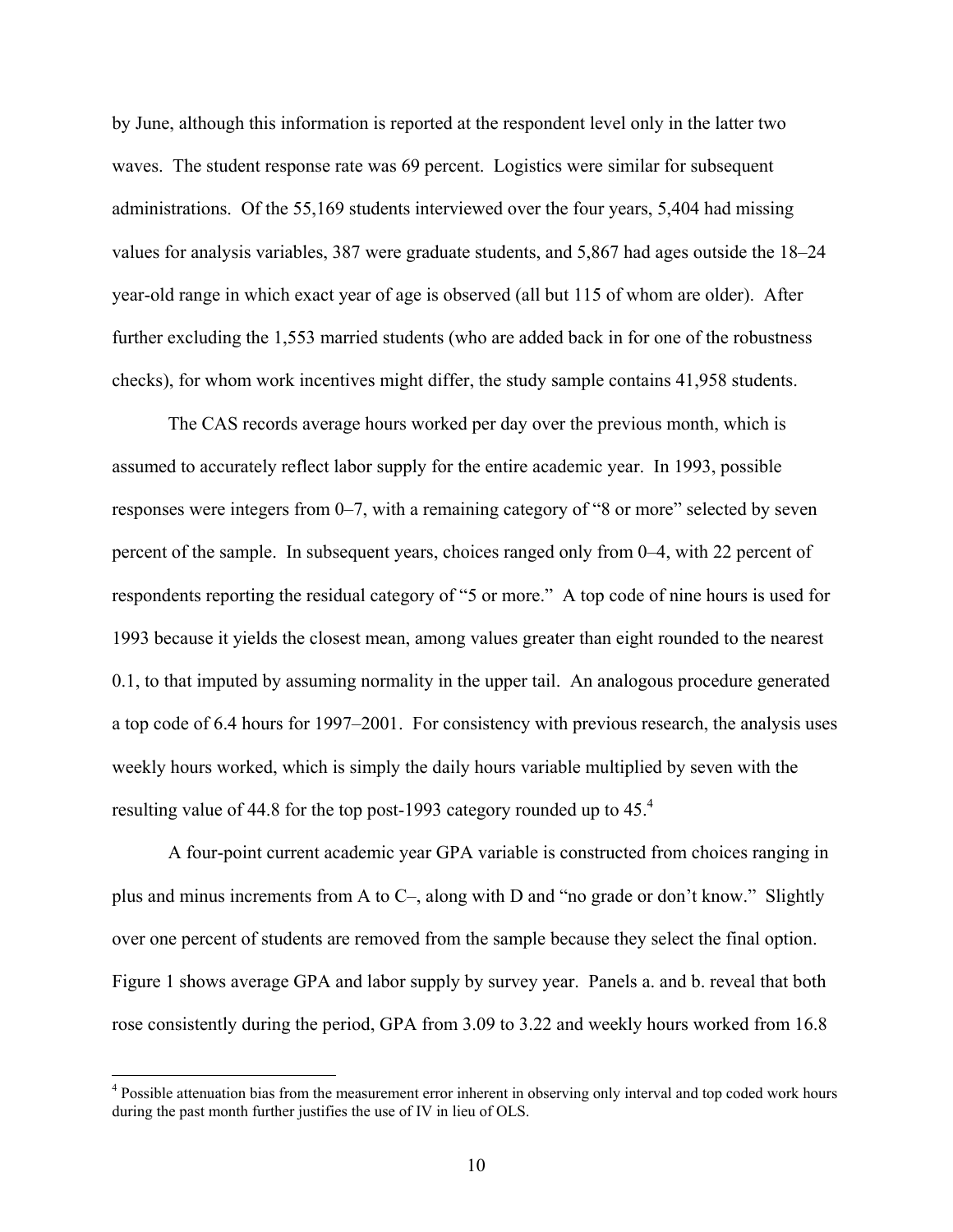to 17.9. Panels c. and d. suggest that the upward trend in work hours is driven by increased employment, in the face of declining hours among workers, from 1993–1997 and 1999–2001, but by longer hours among workers from 1997–1999. Table 1 gives summary statistics for these four variables. Average GPA is between a B and B+. Three-fifths of respondents worked for pay, and those who do work an average of just over four hours per day.

Naturally, the correlation of 0.97 between the GPA and hours series in panel b. (albeit with just four data points) does not necessarily imply that working improves grades. For instance, grade inflation and the sustained economic expansion over the period might combine to spuriously correlate the two trends. In contrast, the unconditional sample correlation between GPA and work hours is –0.06, so students who work longer hours have slightly worse grades.

A further issue is that this negative linear correlation masks a nonlinear relationship between labor supply and grades. This is observed in figure 2, which depicts average GPA by each reported work hours value separately for 1993 (panel a.) and the combined subsequent years (panel b.) because the latter has fewer hours categories. In both time periods, GPA is nearly 0.2 points higher for students reporting the lowest hours category (one per day) than for those who do not work. GPA declines roughly linearly with additional hours (at least through seven hours per day in 1993), but does not fall to its level for non-workers until four hours per day, i.e. 28 hours per week. This suggests an inverse U-shaped relationship in which initial work hours increase school performance up to some low but non-trivial level of weekly hours, beyond which further hours hurt school performance. In fact, DeSimone (2006) estimated a relationship of this form, with a break-even point of about 30 weekly hours, for high school students. Nonlinearity is therefore investigated later as part of the robustness checks.

Table 2 lists the exogenous variables, starting with the instruments, along with their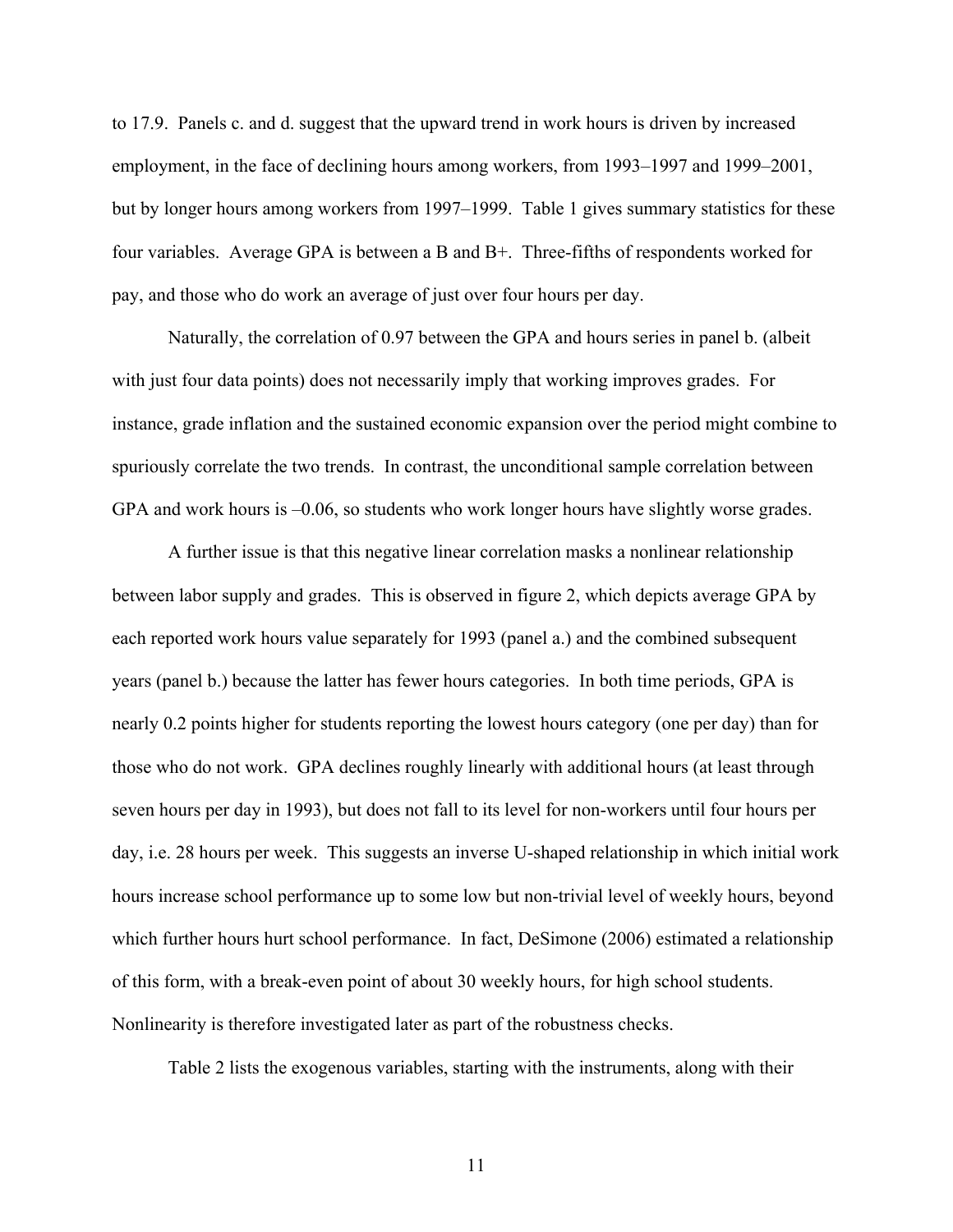means in column 1. For parental schooling, only categorical information is available, and the categories differ between 1997 and the other years. In 1997, all that is observed is whether or not each parent attended a post-secondary institution, whereas obtaining a degree from a fouryear college is also reported in the other surveys. Thus, the parental schooling instrument is in fact a set of three binary variables: a post-secondary attendance indicator interacted with a 1997 indicator, along with post-secondary attendance (without graduation) and four-year college graduation indicators each interacted with a "year other than 1997" indicator. In the three years that separately report attendance and graduation, 77.0 percent of fathers attended college and just over two-thirds of these (51.8 percent overall) graduated from four-year schools. In 1997, 68.8 percent of fathers attended college. The bottom of table 2 reports that in comparison, fewer mothers attended (63.1 percent in 1997, 72.7 percent in other years) and completed (42.4 percent) college.<sup>5</sup> Meanwhile, 3.5 percent of respondents were raised Jewish.<sup>6</sup>

Preliminary empirical support for the instrument exogeneity assumption comes from an ordered probit regression of a variable indicating whether the respondent considers academic work to be very important, important, somewhat important, or not at all important on the full set of exogenous factors. If paternal schooling attainment and preferences are correlated with school performance through shared attitudes regarding academic achievement, a correlation with how schoolwork is prioritized by the respondent should emerge. However, the paternal schooling indicators, both by themselves and with the raised Jewish indicator, are jointly insignificant, as is each of the four indicators individually, with all *p*-values above 0.2. In contrast, the analogous *p*-

 $\overline{a}$ 

 $<sup>5</sup>$  The lower prevalence of post-secondary attendance in 1997 is likely attributable to the phrasing of the question,</sup> because in years besides 1997 the relevant choice included "technical schooling beyond high school." 6

 $6$  As expected, paternal schooling is highly correlated with both maternal schooling and Judaism. For example, adding the full explanatory variable set to a regression of paternal college attendance on maternal college attendance raises the *R*-squared only from 0.159 to 0.197. In the latter model, the coefficient of maternal college attendance is 0.337 with a *t*-statistic of 77.8. That same regression further shows that fathers of Jewish-raised students are 8.2% more likely to have attended college than are fathers of students raised in no religion, with analogous effects of 12.7% for Muslim, 2.2% for Protestant, 1.5% for Catholic and 0.1% for the "other religion" category.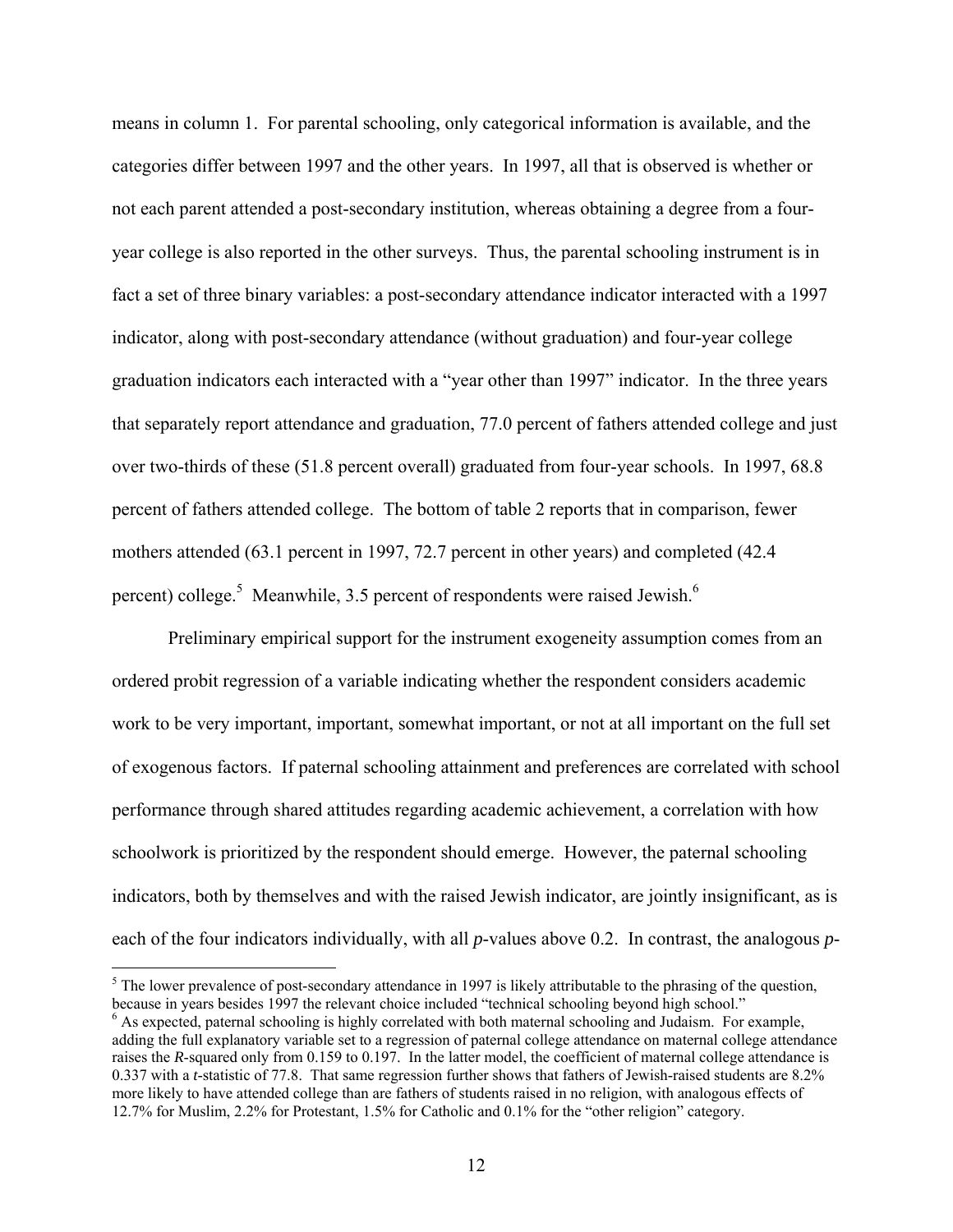value for the maternal schooling indicators is 0.04. As previewed earlier, the following section offers more direct evidence of instrument validity.

As table 2 also documents, the exogenous variables specified to influence both work hours and grades include binary indicators for survey year, age, gender, year in school, race/ethnicity, health status, being raised Catholic, Muslim, Protestant or in another religion, and maternal schooling indicators defined analogously to the paternal schooling instruments. Regressions also control for college fixed effects, so that the effect of labor supply on academic performance is relative to other students of the same grade, age and gender at the same school.

## **4. Results**

#### *a. Exogenous factors*

Column 2 of table 2 reports coefficients and *t*-statistics exogenous variables in the work hours equation, starting with the instruments (further specification tests are postponed to table 3). As predicted, paternal post-secondary schooling and being raised Jewish as opposed to without religion are negatively related to student labor supply. In the years besides 1997, respondents with fathers who attempted any post-secondary schooling work for pay an average of just under one hour less per week, while those with fathers who graduated from a four-year college spend nearly four fewer hours weekly in paid jobs. The latter is about one day's worth of work for the average employed respondent. Similarly, in 1997, students with fathers who attended college work over 3¼ hours less per week than do students with less-educated fathers. Respondents raised Jewish likewise allocate two fewer hours per week to paid employment. These effects are all significant at the one percent level.

Most of the other exogenous variables are also significant determinants of labor supply.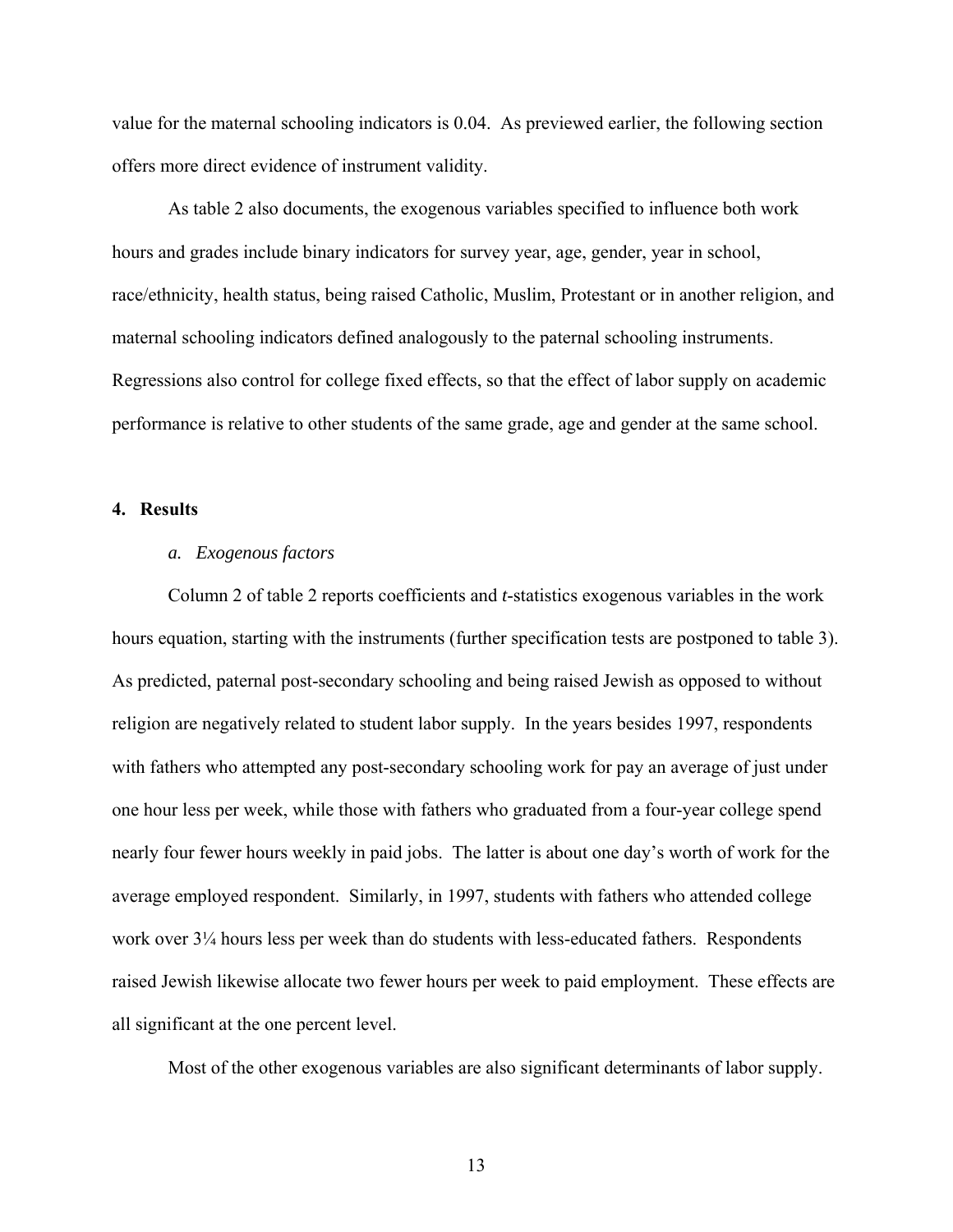Hours increased over time, particularly by 1999, and with age and grade, even while holding the other constant. Females work more than males. Asians work less than non-Hispanic whites while other races work more, though Hispanic origin is unrelated. Health status is inversely related with paid labor time, except for the very few respondents in poor health. Catholics and those of faiths besides Judaism, Catholicism, Islam and Protestantism work more than do the non-religious, while Muslims work less to almost the same extent as Jews. As hypothesized, maternal schooling reduces labor supply, but by not nearly as much as does paternal schooling.

Column 3 of table 2 displays estimated GPA equation parameters. Grades have improved over time, as already observed, and not surprisingly fall with age holding grade level constant but rise with grade level holding age constant. School performance is highest for females, non-Hispanic whites and Muslims and Protestants and is lowest for blacks, and declines as health status worsens. GPA increases significantly, but only slightly, with maternal schooling.

#### *b. Main results*

Table 3 summarizes the main results of the study. Each column pertains to a separate specification, differentiated by whether the instrument set contains both paternal schooling and the Judaism indicator (the baseline model, in column 1), just the former (column 2) or just the latter (column 3). The upper panel reports this information along with instrument strength statistics, while the lower panel gives the OLS and GMM estimates as well as specification tests for the instrument exogeneity assumption.

In the upper panel of column 1, the joint *F*-statistic for the four instruments, each of which was highly significant in table 2, is more than eight times the commonly suggested threshold of 10. This provides assurance that, if the instruments are exogenous, IV bias will be miniscule relative to that from OLS. The partial *R*-squared reveals that the instruments explain a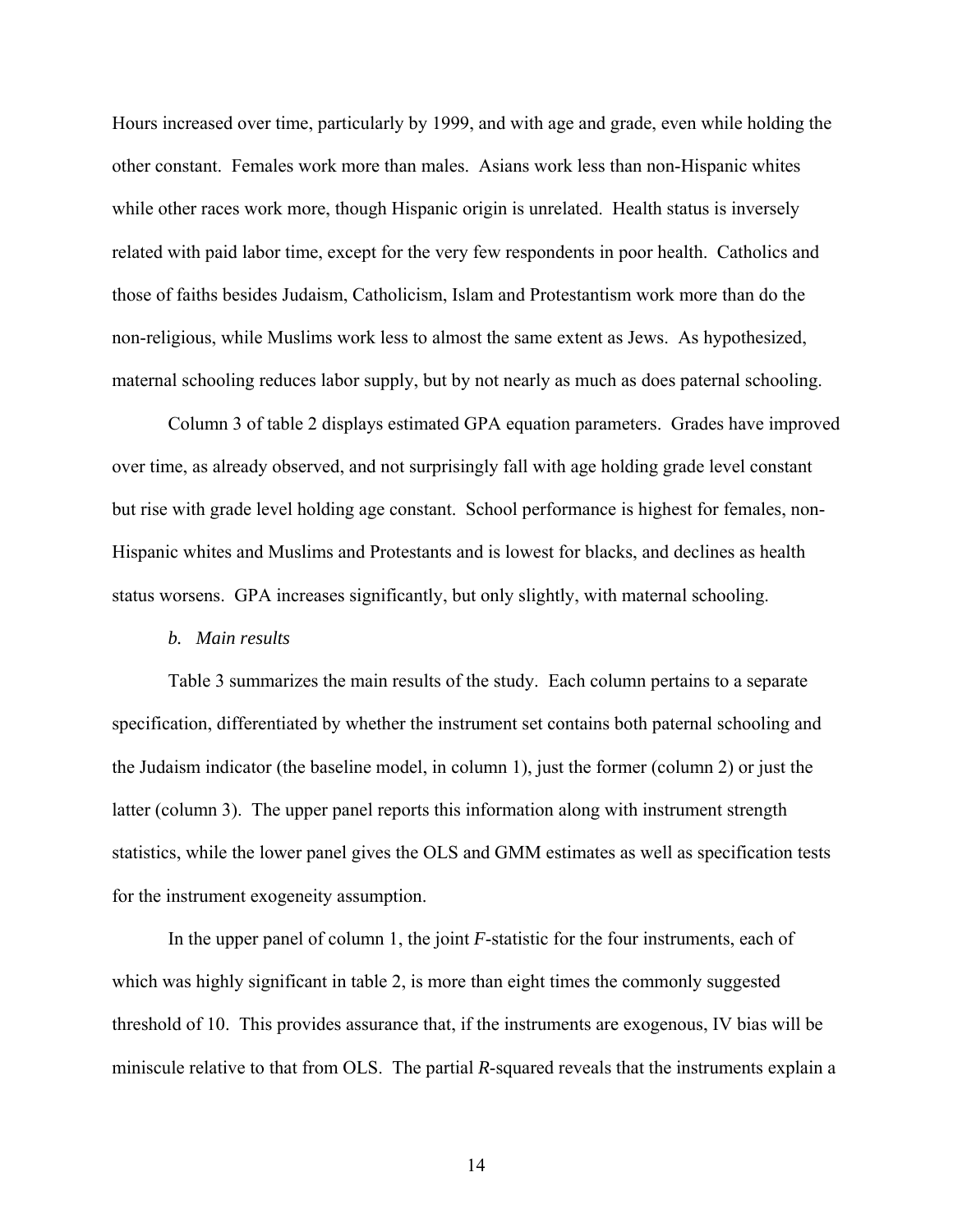bit less than one percent of additional variation in work hours after controlling for the explanatory variables, including college fixed effects.

The lower panel of column 1 offers the main answer to the question posed by the paper. OLS shows a highly significant negative effect of an additional work hour on grades. In figure 2 this was suggested but not completely clear because of the apparent non-linearity at the employment margin. The magnitude of the OLS coefficient, however, is very small. For example, a 40-hour work week is predicted to reduce GPA by only 0.08 points, i.e. one-fourth of the way from one mark to the next on a plus/minus scale (e.g. from  $A$ – to  $B$ +). Meanwhile, the GMM estimate is also negative and highly significant, but over five times as large, so that the same 40-hour work week would lower GPA by 0.44, which equates to a full mark (as defined above) plus another one-third. Put differently, a one-standard deviation increase in labor supply of 18 hours per week would decrease GPA by less than 0.04 points according to OLS, but by 0.20 points according to GMM. Further discussion of the GMM effect size is deferred until after checking its robustness in alternative specifications.

The remainder of table 3 provides support for the validity of the exclusion restrictions. First, the last row in column 1 reports an overidentification test statistic *p*-value of above 0.99. This implies that using paternal schooling or the raised Jewish indicator alone to identify work hours would produce identical GMM estimates. The likelihood that the mechanisms through which each instrument works are overlapping, in that paternal schooling outcomes and preferences drive the impact of being Jewish on work hours, makes it possible that both instruments are truly endogenous with respect to school performance yet produce the same GMM coefficient. Yet, with the instruments each having a strong effect on work hours, it seems unlikely that such a process would result in an overidentification statistic of practically zero.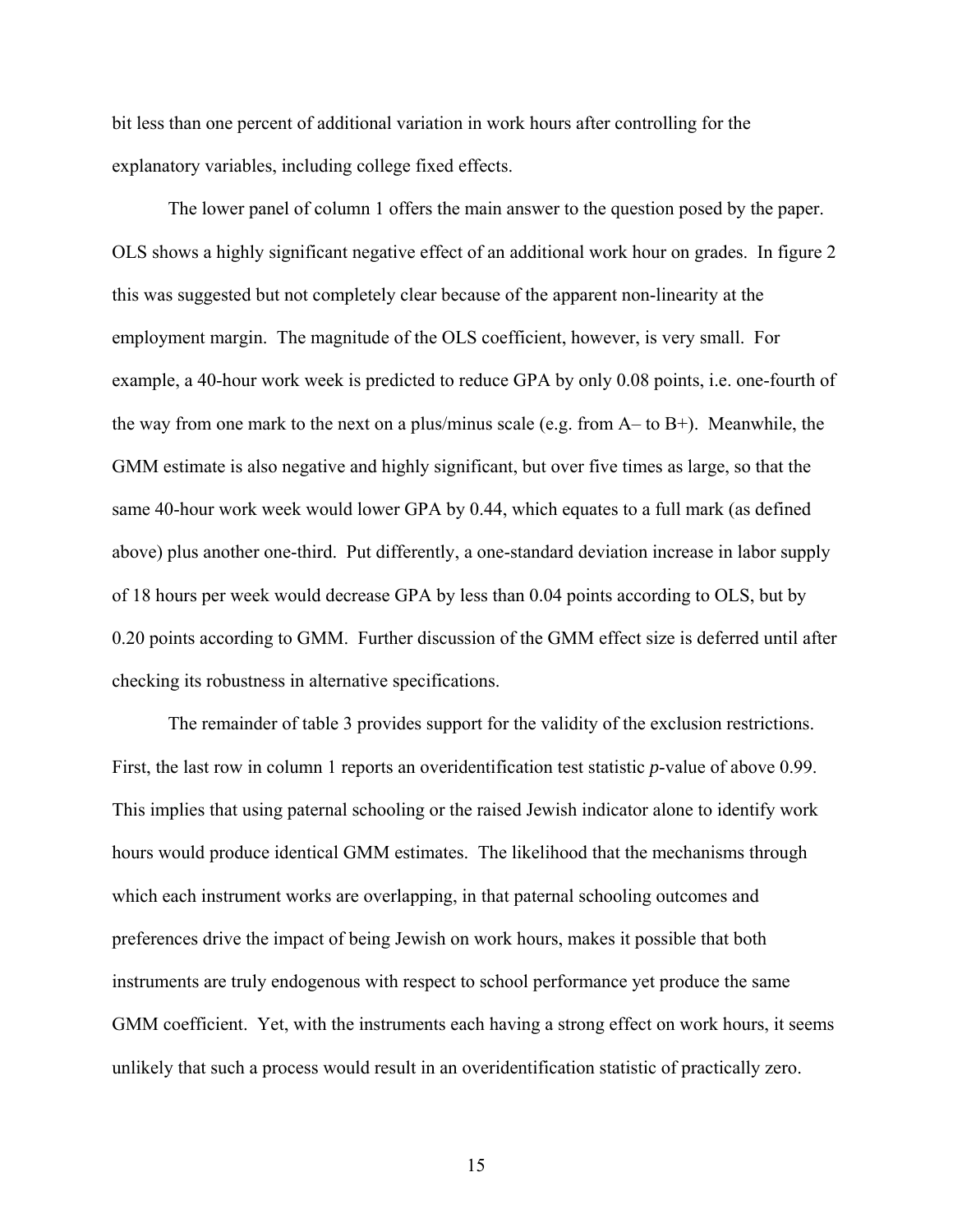To further investigate the concern from the previous paragraph, column 2 identifies work hours with paternal schooling, while including the raised Jewish indicator in the GPA equation as well as the work hours equation. The upper panel shows that paternal schooling accounts for much of the additional variation explained by the instruments, leading to an even larger *F*statistic than when the Judaism indicator is also included in the instrument set. In the lower panel, the GMM estimate is unchanged from column 1. In conjunction with this, the subsequent row shows that the raised Jewish indicator is a very highly insignificant correlate of school performance, with a coefficient of effectively zero and an accompanying *t*-statistic of 0.04. This comprises direct evidence that being raised Jewish affects grades only through its influence on labor supply, assuming that paternal schooling is similarly exogenous, which the overidentification test result continues to imply.<sup>7</sup>

Finally, column 3 reverses the roles that paternal schooling and being raised Jewish played in column 2, identifying work hours solely with the latter. As the lower panel depicts, the GMM point estimate remains unchanged, and the three paternal schooling indicators are jointly very highly insignificant in the GPA equation, again with a  $p$ -value of above 0.99. $\textdegree$  Taken together, the evidence from table 3 considerably bolsters the case in defense of the study's identification strategy. It is difficult to imagine a scenario in which the instruments' substantial influence on work hours and complete lack of direct or implied correlation with grades, along with the stability of the GMM estimates across specifications, would be consistent with the

 $\overline{a}$ 

 $<sup>7</sup>$  In a strict sense, work hours is overidentified in column 2 because paternal schooling is represented by three</sup> distinct indicators. The structure of the indicator set, though, suggests the insignificant overidentification test says merely that the GMM estimate is no different in 1997 than in the other years, which table 5 later confirms. Still, temporal stability does provide some further support for the instrument exogeneity assumption.

<sup>&</sup>lt;sup>8</sup> In the OLS model, the coefficients of three paternal schooling indicators are positive. Paternal college graduation (in years other than 1997) and attendance (in 1997) each increase GPA by 0.03 points, with *t*-statistics of 3.7 and 2.5, respectively, and the three indicators are jointly significant with a *p*-value of less than 0.0001. Thus, paternal schooling beyond high school does indeed have a small reduced form positive impact on achievement. However, the first stage estimates combined with the complete lack of significance of paternal schooling conditional on endogenous work hours implies that the entire effect occurs through devoting less time to paid labor.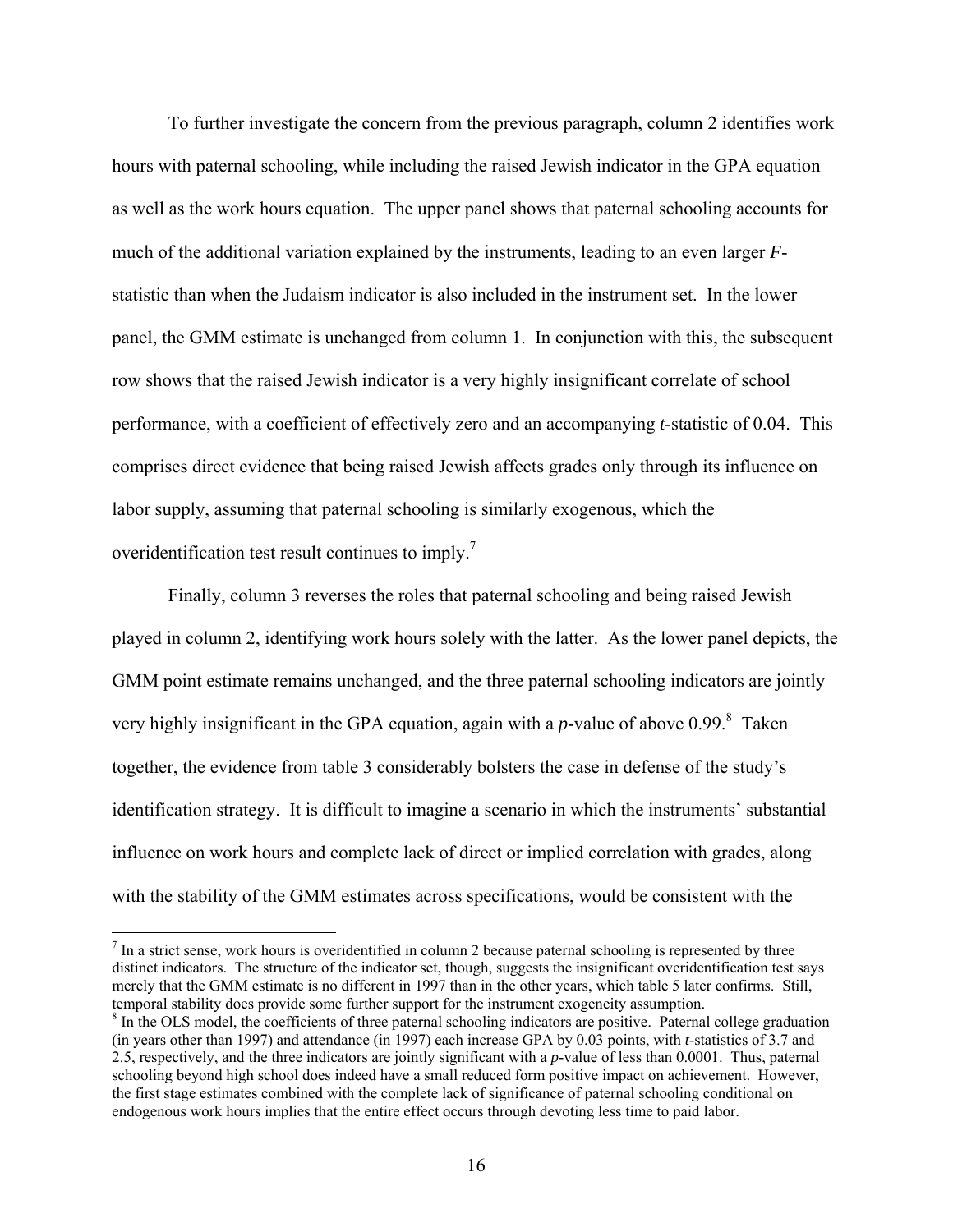exclusion restrictions being inappropriate because the instruments are not truly exogenous.

 The column 3 specification also illustrates the oft-understated importance of instrument strength. Though being raised Jewish is sufficiently related with work hours to produce an *F*statistic of nearly 19 (the square of the corresponding *t*-statistic in table 2), the GMM effect is insignificant at the 10 percent level. Relatively weak correlation between the instruments and work hours is a potential issue in some of the previously cited studies. For instance, in several of her specifications (e.g. tables 3 and 5 for males, table 7 for females), Rothstein (2007) estimates IV coefficients that are markedly larger than those from OLS, but insignificant despite instrument *F*–statistics between 10 and 15. Also, the instruments in Tyler (2003), with *F*– statistics of around 6, produce significant IV effects in his main specifications, but not in auxiliary models that include state fixed effects even though the estimates themselves are several times larger than those from OLS.

#### *c. Robustness checks*

Before discussing the implications of the previous subsection, table 4 shows estimates and test statistics for different specifications using the main analysis sample (rows a.–e.) as well as alternate samples in which the inclusion criteria are modified (rows f.–k.). For convenience, the top row re-displays the results from the baseline specification in column 1 of table 3.

In rows a.–c., models vary according to the way in which the paternal schooling instrument (and correspondingly maternal schooling) is defined, while continuing to use the raised Jewish indicator as an additional instrument. Row a. simply uses an indicator for paternal post-secondary attendance. This parsimonious specification yields a slightly larger GMM coefficient, but produces no other changes. Row b. allows the effect of the paternal college attendance instrument to vary by survey year, leaving results unchanged from row a. Row c.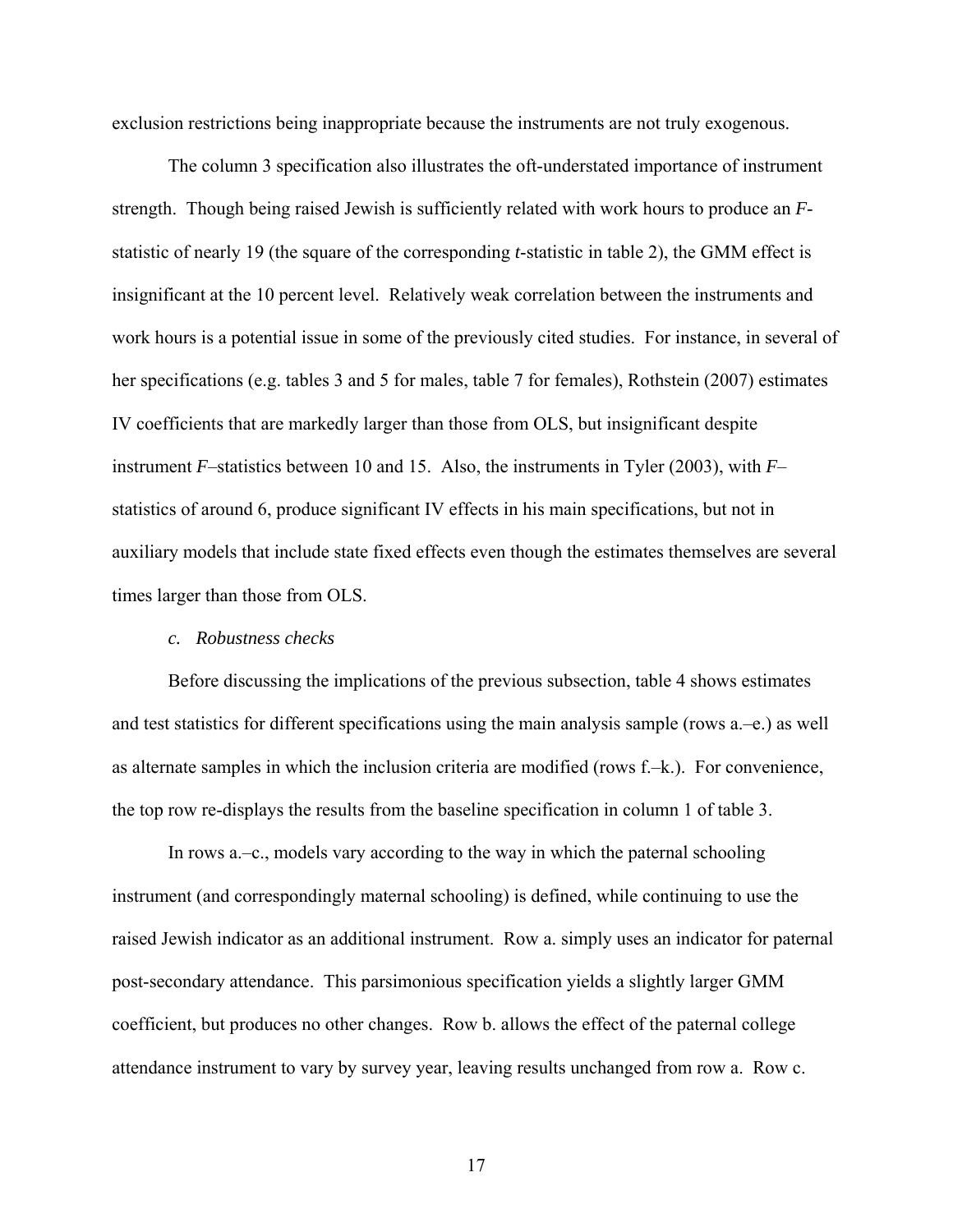returns to the baseline instrument set but allows the impacts of both paternal college attendance and completion to vary by year (other than 1997), generating an estimate similar to that of the baseline model. In sum, there seems little reason to either relax the constraint that paternal schooling has the same influence on work hours in different years, or impose a further constraint that only college attendance is used to reflect paternal schooling to be consistent across years.

Row d. alters the baseline model by making the institution fixed effects year-specific, to address the possibility that changes within schools over the survey period alter both student employment and grades. Results are virtually identical to those of the main specification.

To focus on the employment margin, row e. changes the dependent variable to a binary indicator of reporting positive work hours. The identification strategy continues to be effective, as the values of the first stage *F*-statistic and second stage overidentification test *p*-value are both large. The estimates parallel those for hours, but the discrepancy between OLS and GMM is considerably larger: while the GMM hours effects are 5–6 times larger than those of OLS, the GMM employment effect exceeds that of OLS by a factor of 30. Correspondingly, the OLS coefficient maintains significance at 5 percent but has a much smaller *t*-statistic than does the GMM coefficient.

Row f. estimates the effect of work hours only among employed students. A non-trivial component of the way paternal schooling and Judaism reduce labor supply is evidently by allowing students to avoid working altogether, because the first stage *F*-statistic is much smaller, though still well above 10. Likewise, the instrument exogeneity test *p*-value is not as large but still insignificant. The OLS and GMM estimates both are about twice as large as in the baseline model, remaining negative and highly significant. This is consistent with figure 2, which shows a steeper GPA/work hours gradient for workers than in the full sample including non-workers.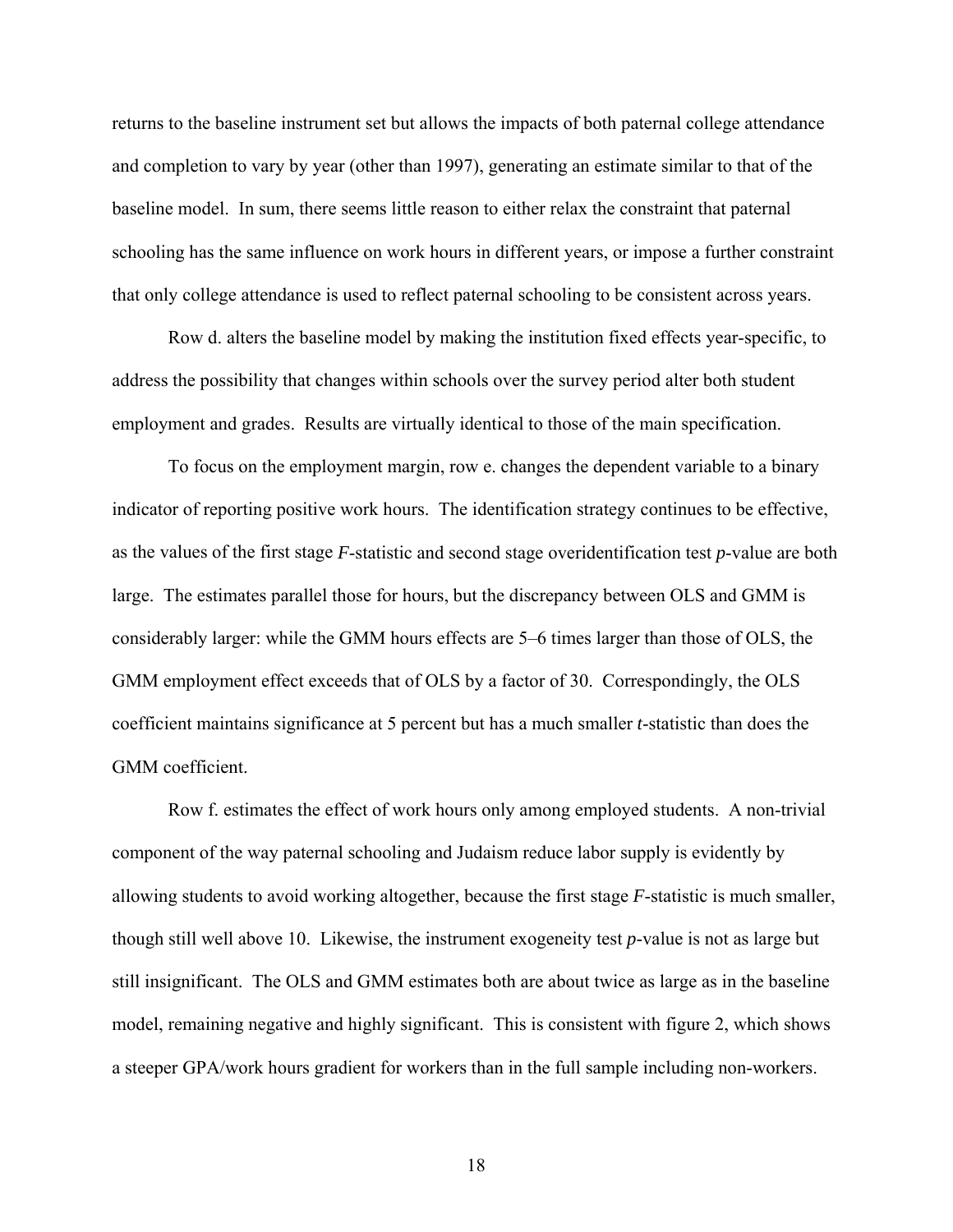In fact, the estimates from rows e. and f. can be combined to investigate the nonlinearity apparent in figure 2. This is done in figure 3, which graphs the GMM estimate from the baseline model alongside an alternative estimate that allows for nonlinearity at zero hours. The latter is formed by assuming the row e. GMM coefficient holds at the sample average of 28.7 work hours, and then extrapolating in both directions from average work hours (to the sample minimum, among those employed, and maximum) using the row f. GMM estimate. Thus, the marginal effect on GPA is graphed as .023 x  $(28.7 -$  weekly hours) – .403. The main difference from the analogously-constructed OLS nonlinear estimate (not shown) is that the GMM marginal effect in figure 3 becomes negative at just over 11 work hours, whereas the OLS marginal effect does not become negative until 26 hours (similar to figure 2).

Comparing the two marginal effect paths in figure 3, the negative impact of working is overestimated by the linear model for students employed less than half-time and underestimated for students who work more. The linear model appears to very closely approximate the nonlinear model for the 53 percent of workers employed for 14, 21 or 28 weekly hours. Because the impact is close to zero (albeit in different directions) for the 10 percent of workers employed seven hours and few students report other specific hours categories, the only group of concern is the 28 percent of workers reporting the open-ended "five or more hours" per day category in the 1997–2001 surveys. These students are assumed to work 45 hours per week (as previously described), so suffer deleterious GPA impacts of employment equal to 0.50 points from the linear model, but 0.78 points from the nonlinear model. Even this difference, however, is less than one mark in a plus/minus system.

A more common way to model the nonlinearity in figure 2 is by adding a quadratic work hours term. This specification was also estimated, though the results are not reported in table 4.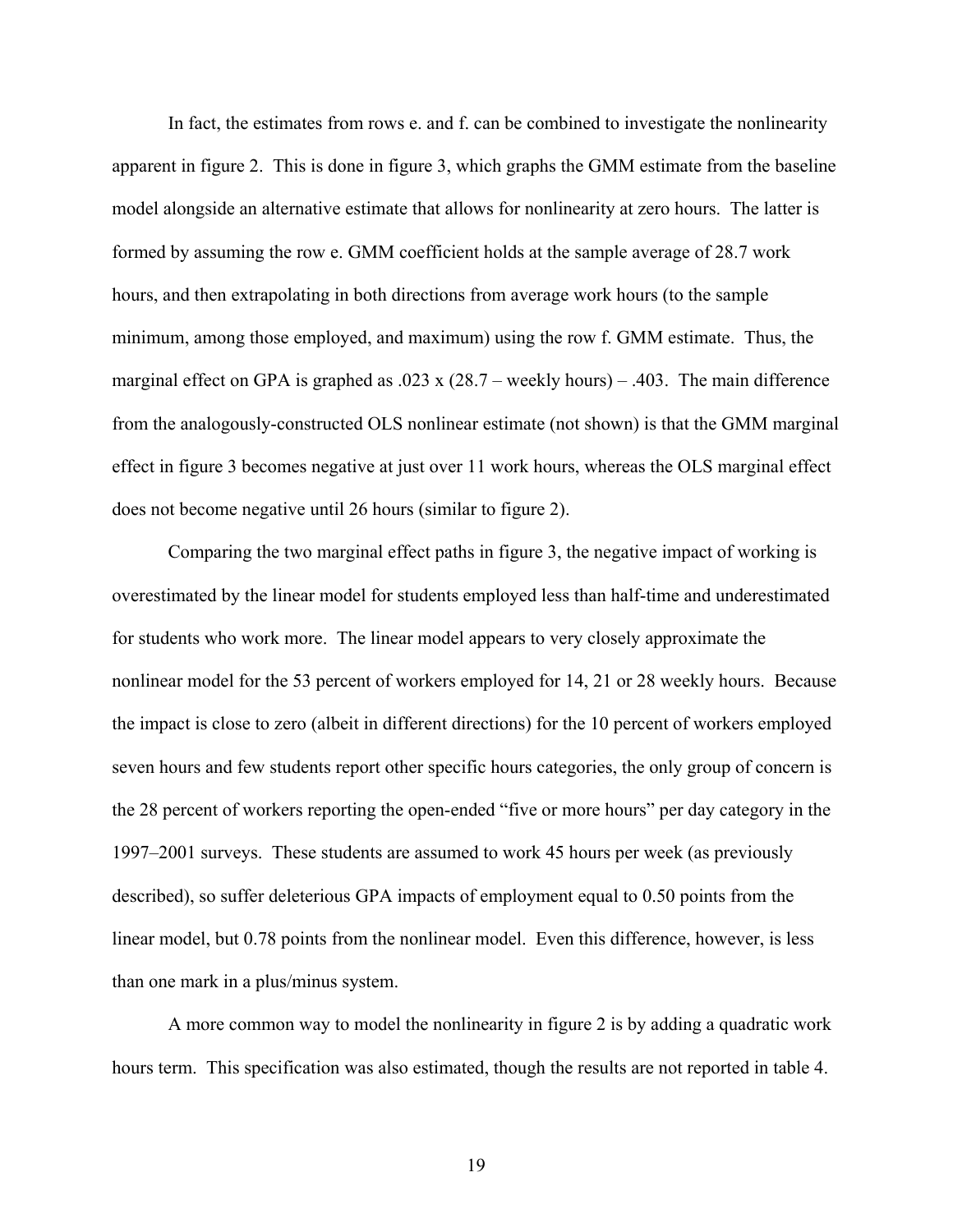For the quadratic term, all four instrument coefficients are negative and highly significant, with a joint *F*-statistic of 55.3. Similar to the linear model, the overidentification test is passed easily, with a *p*-value of 0.963. The quadratic hours term does enter positively, but the coefficient is very small and highly insignificant, with a *t*-statistic of 0.13. The linear term coefficient is virtually unchanged at –0.012, but its *t*-statistic falls to 0.92, although the two hours terms are jointly very highly significant. A literal inference is that the hypothesis of a quadratic effect is rejected in favor of a linear effect.<sup>9</sup> Overall, then, given the constraints of the data, the linear model appears to provide a reasonable approximation of the relationship between labor supply and academic performance among CAS students.

The remainder of table 4 shows results from samples that are altered either because an additional variable, which is unobserved for some respondents, is included (row g.), or because of other modifications to the inclusion criteria (rows h.–k.). Row g. controls for indicators corresponding to categories of the aforementioned measure of how important academic work is to the respondent. If these are related to both paternal schooling attainment/preferences and academic performance, their insertion should reduce the effects of both the instruments on labor supply, and of labor supply on grades. However, the instrument *F*-statistic and GMM work hours *t*-statistic decrease little, and the GMM work hours coefficient is unchanged. Rows h.–k. investigate, respectively, whether including ever-married students (along with indicators for being currently or formerly married), or excluding students who have been enrolled for more than four years, are the two oldest years of age or have GPAs below C, impacts the results. Column 2 of table 2 showed that these longer-enrolled and older respondents work considerably more than first-year and the youngest students, which is also true for the lowest-performing and

 $\overline{a}$ 

<sup>&</sup>lt;sup>9</sup> Though strongly related to both linear and squared hours, the instruments are all binary indicators and reflect only two distinct underlying quantities, and therefore might vary insufficiently to separately identify the two terms.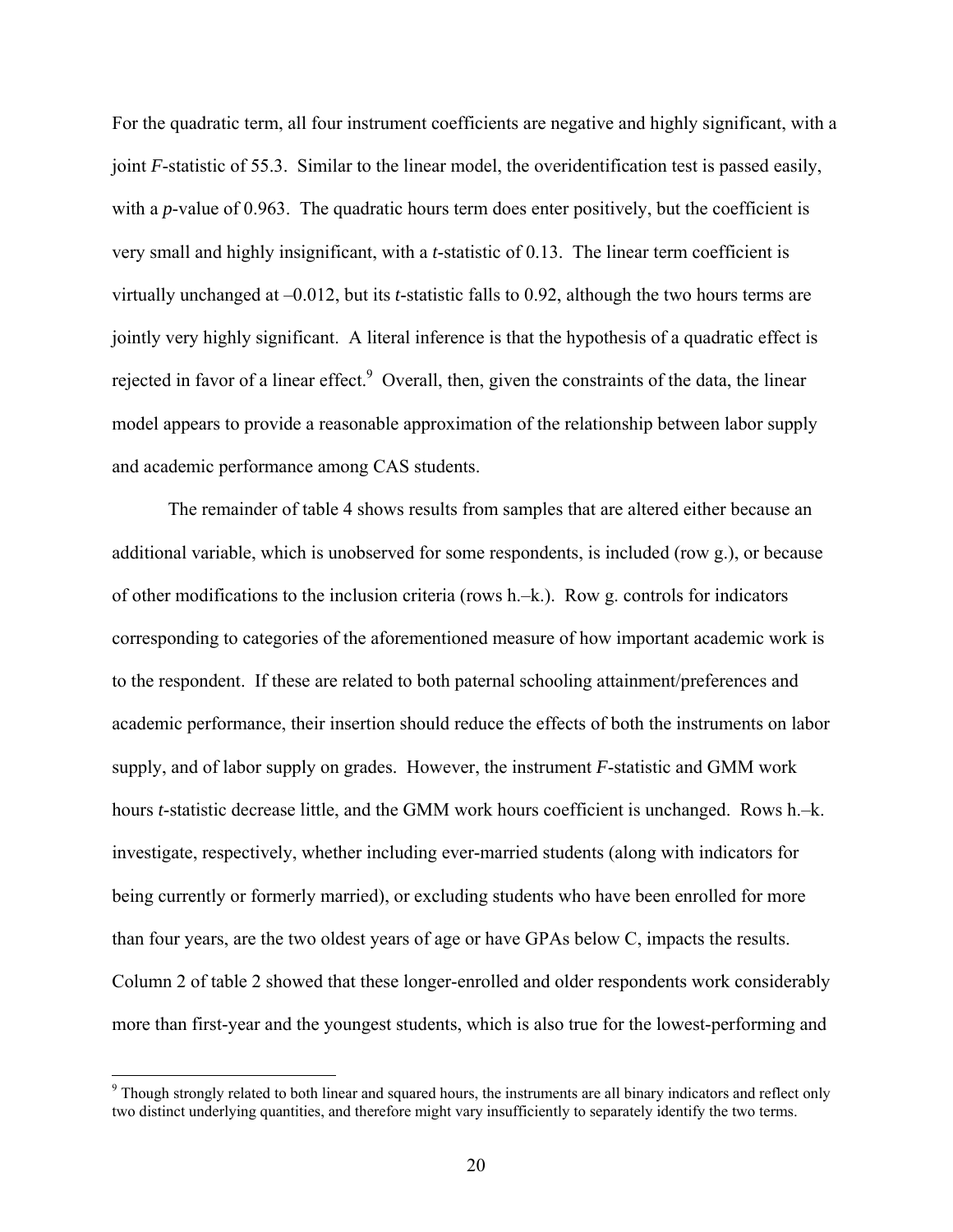especially the currently and formerly married. Results change little, though. The GMM estimate diminishes slightly when the worst students are omitted, which might be expected with the grade distribution having a higher lower bound, and increases slightly in the other cases.

#### *d. Interpretation*

Tables 3 and 4 conclude that the effect on GPA of an additional paid work hour each week, estimated by GMM, is between –0.010 and –0.012, with the midpoint of –0.011 also being the main estimate from the baseline model. An obvious question is whether the magnitude of this estimate is reasonable. Specifically, is it realistic that a 40-hour work week reduces GPA by 0.44 points? Intuitively, it seems plausible that full-time employment, which constitutes nearly 25 percent of available hours not counting eating, sleeping or attending class, would lower GPA by just over one mark relative to not working at all. Comparatively, this effect is less than onetenth the size of that obtained by Stinebrickner and Stinebrickner (2003) using 2SLS, –0.16. If the size of their estimate is believable, the GMM estimate in this study is more credible than the corresponding OLS estimate, which is almost two orders of magnitude smaller than their estimate above. The estimate here is fairly comparable with that obtained by Kalenkoski and Pabilonia (2008), although it is smaller by about one-third. Both of these other studies examine only first semester students, though, and table 5 later indicates that the estimate for CAS freshmen is slightly smaller than that from the full sample.

In contrast, the central GMM estimate is 5–6 times larger than the uniform OLS estimate of –0.002. Relative magnitudes of this type between IV and OLS are not uncommon, and furthermore mimic the findings of studies such as Tyler (2003) and Stinebrickner and Stinebrickner (2003). OLS estimates in the former are six to nine times smaller than associated 2SLS estimates, and in the latter are about one-fourth the size and have the opposite sign.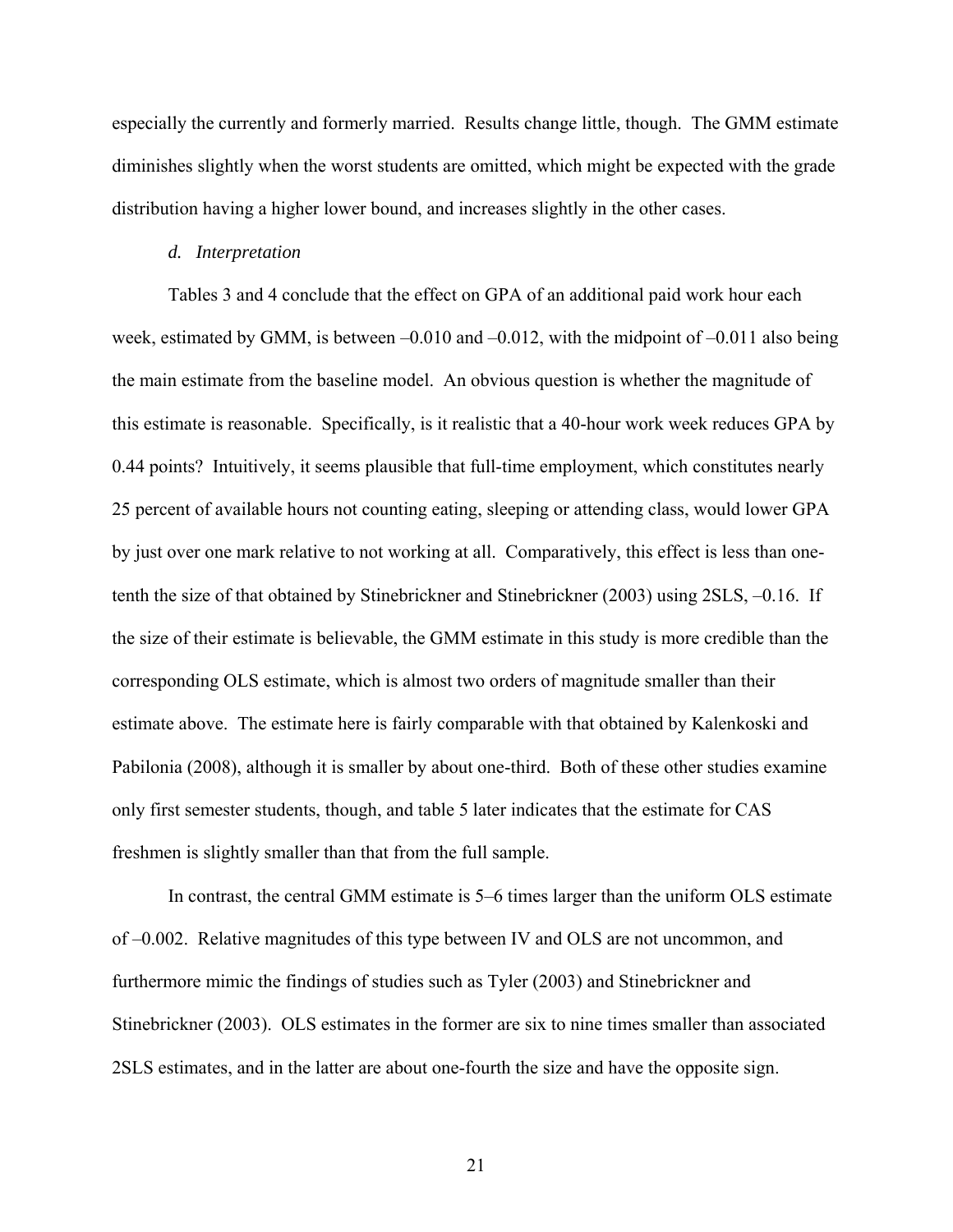One interpretation is that academically superior students work more, producing a positive spurious correlation between paid labor and school performance that, when using OLS, obscures the negative causal impact of employment on grades. As Stinebrickner and Stinebrickner (2003) outline, more motivated students might try to impress supervisors, who might in response assign such students more hours. Or, better students might choose to work additional hours as a substitute for leisure activities from which they get less stimulation. These hypotheses, however, conflict with results from the first stage regression for the model in row g. of table 4, in which students who rate academic work as important, somewhat important and not important work a statistically significant 1.4, 2.4 and 3.5 more weekly hours, respectively, than those who rate academic work as very important.

Alternatively, at least part of the difference between GMM and OLS could stem from measurement error that biases the latter towards zero. Two observations suggest measurement error is salient. First, the inverse U-shape relationship between work hours and GPA found in DeSimone (2006) has similar turning points for both OLS and IV, with both level and quadratic coefficients much smaller with OLS. Ignoring measurement error, this would suggest that the unobserved heterogeneity biasing OLS operates in different directions for students working low and high amounts (divided by a threshold of about 30 hours), which seems counterintuitive. Second, Stinebrickner and Stinebrickner (2003) estimate positive OLS effects, meaning that OLS bias is attributable to something beyond measurement error, but use administrative labor supply data that are much more precise than survey data. This contrasts with Tyler (2003) and DeSimone (2006), which used information recorded in five hour per week intervals and estimate proportionately much larger differences between OLS and IV. The coding of work hours in daily interval amounts makes the data for this study even more susceptible to measurement error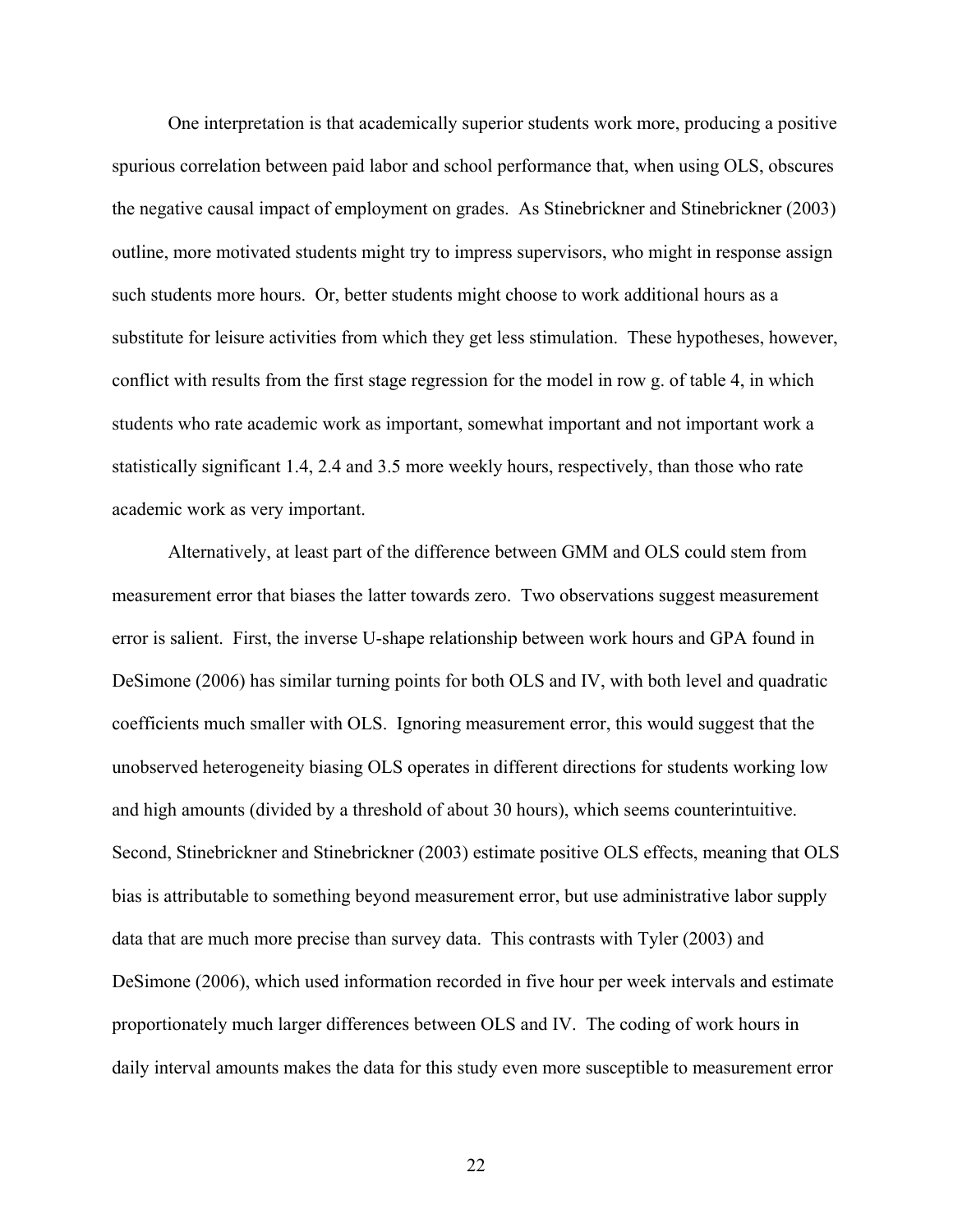that would attenuate OLS coefficients.

A third possible explanation is that there is heterogeneity in the effects of both the instruments on working and working on academic performance. If so, the GMM estimate is properly interpreted as the local average treatment effect among students for whom the instruments, at the margin, influence work hours (Imbens and Angrist, 1994). It could be that students for whom parental schooling achievement and attitudes affect labor supply experience relatively large GPA improvements from reducing time in paid work. In that case, the true average causal effect of employment on grades is less than that implied by the GMM estimate. But this possibility seems contradicted by the much smaller size of the GMM estimate in this study compared with those of the two recent studies of college students, as discussed above.

#### *e. Stratified samples*

Table 5 lists estimates from stratified samples, using the baseline specification of table 3, column 1. Not counting the auxiliary models in the last three rows of panel a., each panel divides the sample into mutually exclusive and exhaustive groups.

The top four rows of panel a. affirm that the effect of working on grades is quite stable across survey years. The overidentification test result is troublesome for 2001, but the GMM estimate changes little when data from that year are combined with those from 1999 (the previous survey year), when 1993 data are further added (thus pooling the three years in which parental schooling is consistently defined), or when 2001 data are omitted. Thus, although grades and work hours have both risen over time, their relationship appears unaltered.

Estimates are similar across genders (panel b.), year in school (d.), age (e.), and rating of academic work importance (g.). As noted earlier, the effect for first-year students, the group studied by both Stinebrickner and Stinebrickner (2003) and Kalenkoski and Pabilonia (2008), is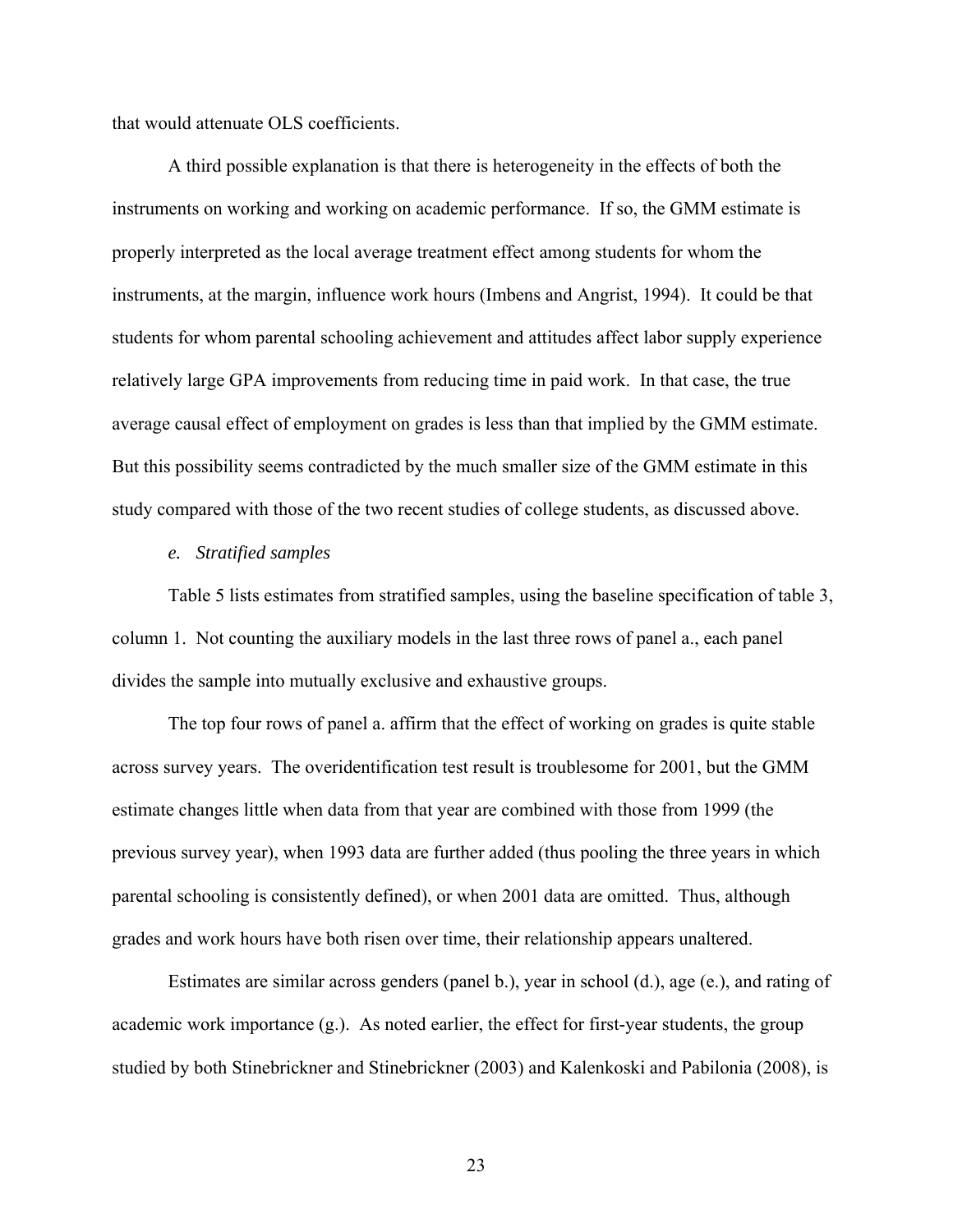slightly smaller than that in the full sample, which itself is smaller than what those two studies yield. Panel g. provides further evidence that failure to observe underlying differences in attitudes about schoolwork does not impart bias.

In panel c., the deleterious impact of working is substantially larger for non-white or Hispanic students. At average work hours, in fact, employment would explain roughly four times the unconditional GPA difference between the two groups. The relatively low first stage IV *F*-statistic gives some pause, but this would suggest bias towards OLS, not away from zero.

Panel f. shows that negative employment effects are largest for those who report being in the best health. It could be that this is why the healthiest students work less than others, which is a small part of the reason for their higher grades. Similarly, Jews & Muslims, who in panel h. are most hurt academically by spending time in paid jobs, were documented earlier to be the students who worked the least, holding constant other factors.<sup>10</sup> Or, being the best academic performers might explain why the opportunity cost of work time, in terms of achievement foregone, is higher for the healthiest respondents. This might also contribute to why students with mothers who attended college experience more harm from working than others in panel i., though the small difference by academic importance rating in panel g. belies this logic.

For panel j., the only paternal schooling instrument that is identified is graduating from college in years other than 1997. Thus, the group with more paternal schooling has only this variable and being raised Jewish as instrument, while the group with less paternal schooling must rely on the Jewish indicator as the only instrument. The very low *F*–statistic for the latter category supports the conjecture that the interaction of a Jewish upbringing with employment and grades among college students operates in conjunction with paternal schooling preferences

 $\overline{a}$ 

<sup>&</sup>lt;sup>10</sup> The panel h. models must exclude the raised Jewish indicator as an instrument since it is defined relative to the non-religious, who are stratified into their own group.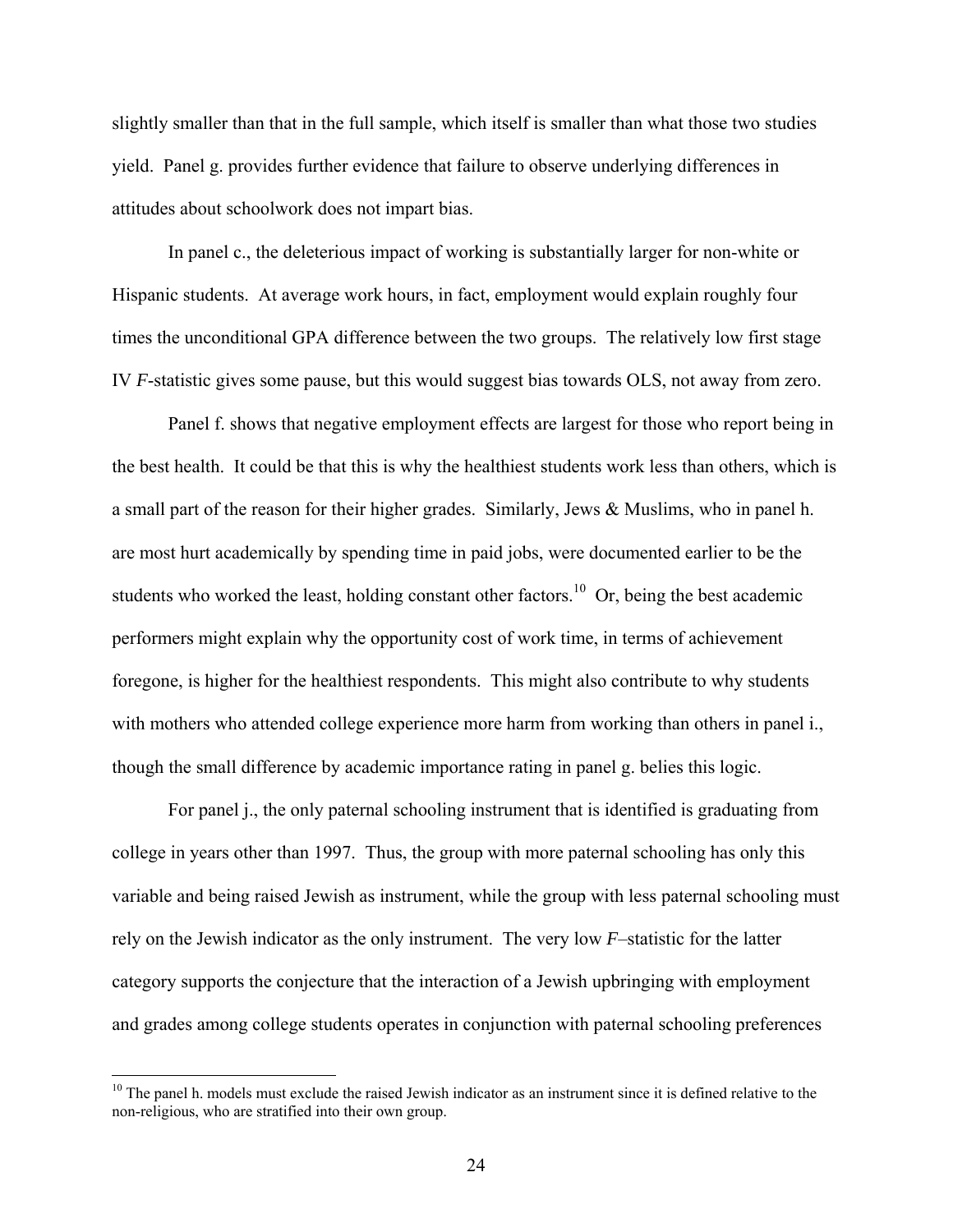and outcomes. In particular, only 1.0% of students with fathers who did not attend college are Jewish, compared to 4.3% of those with college-attending fathers. Thus, the large impact of working on GPA in that group is not statistically meaningful or necessarily reliable in any case.

#### **5. Conclusion**

The contribution of this research is twofold. On a basic level, it is the only study to estimate the effect of paid employment on academic performance among a nationally representative set of four-year college students from all years in school using a methodology designed explicitly to deal with the likely endogeneity of labor supply. More specifically, the IV strategy is intuitive and straightforward, yet demonstrably credible and robust to a variety of specifications. The main result is that each additional weekly work hour reduces academic year GPA by 0.011 points. Thus, a 30-hour work week lowers the average grade by one mark, i.e. from A– to B+, compared with not participating in the labor market at all.

These results are consistent with what some college instructors regularly experience: students who blame class tardiness and absence, failure to submit assignments and poor exam performance on their employment obligations. However, the findings of this study suggest that the negative relationship between labor supply and grades is not simply attributable to less academically motivated students working long hours. In that case, the aforementioned hypothetical lackluster students would not necessarily perform better academically if they were prevented from working, which is simply an activity to which bad students devote more time than good students. Instead, students who spend longer hours in paid labor because of preferences or budget constraints related to their fathers' schooling attainment and attitudes ultimately perform worse in school than they otherwise would.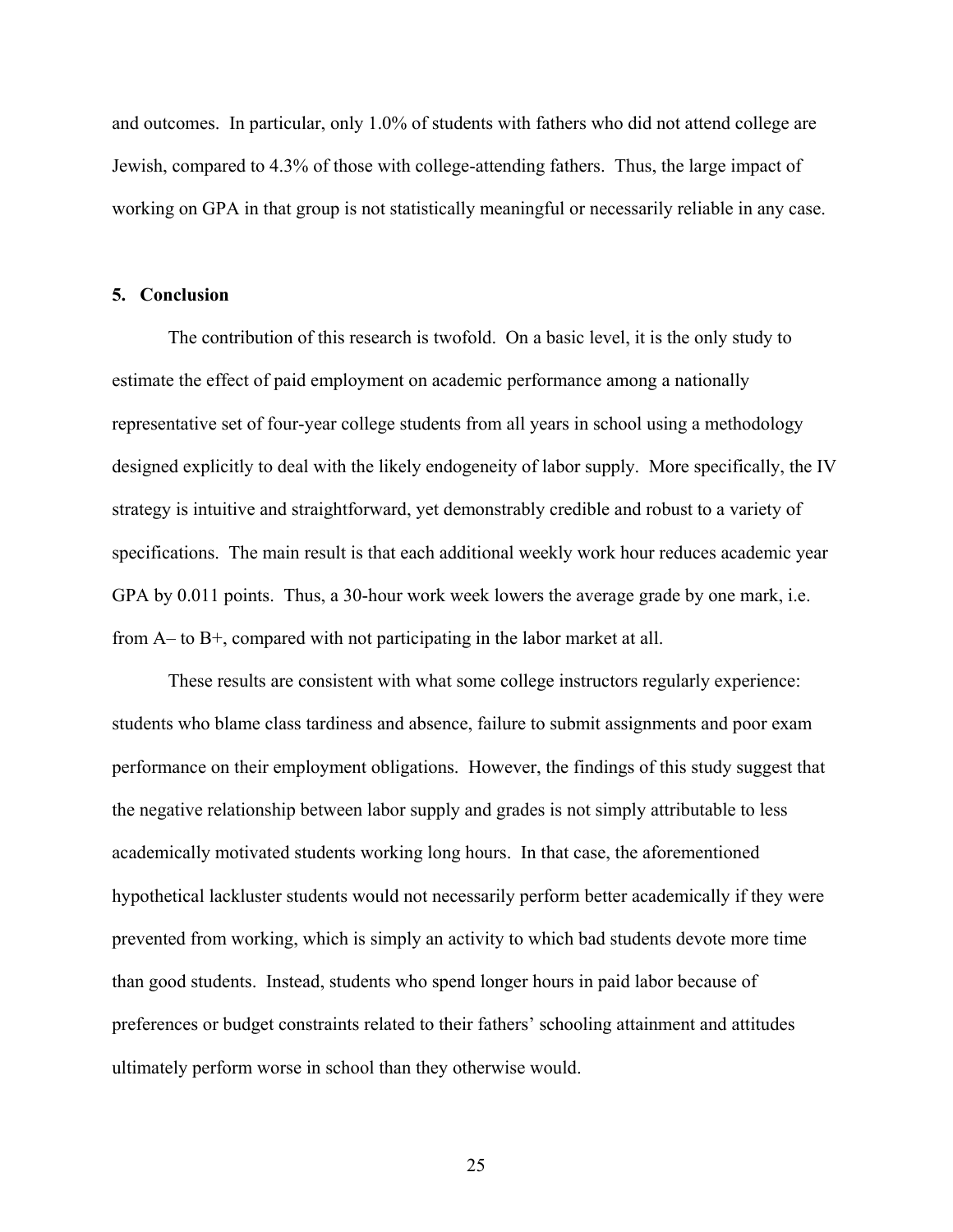Whether this issue is relevant for government policymakers and academic administrators depends on whether student labor supply choices are myopic. If students undervalue future benefits to society accruing from grade points sacrificed to attain additional current income, actions to limit hours that college students are allowed to spend in paid jobs while enrolled in classes might be warranted. However, it is unclear who would regulate and monitor such restrictions. Furthermore, rising real college costs will seemingly put added pressure on students to earn while they learn. Distributing more tuition revenue as financial aid to students or implementing programs like Georgia's HOPE scholarship would presumably lessen such pressure, but would require some combination of alternative funding sources or cutting other potentially beneficial school or public programs.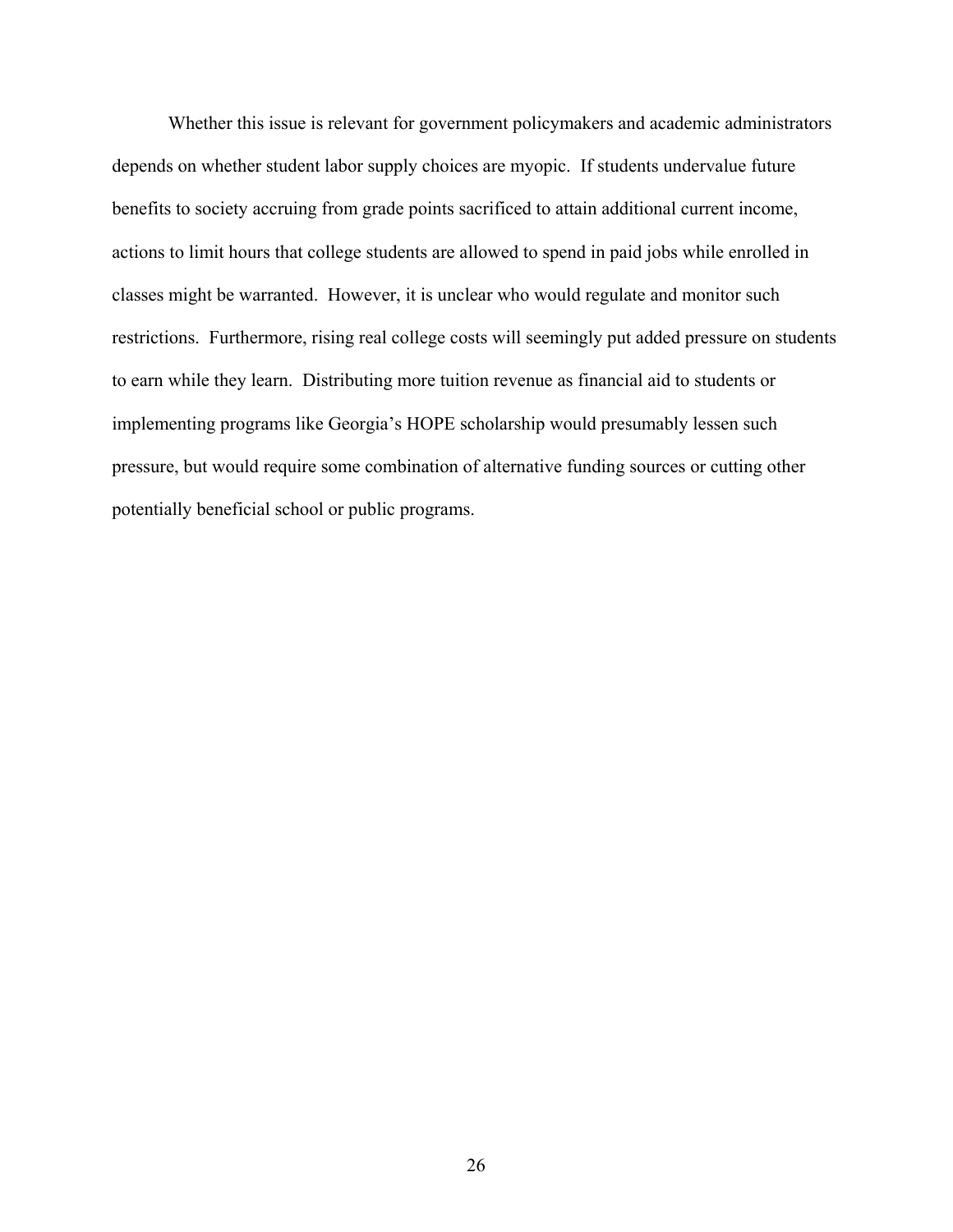## **References**

Behrman, Jere R. and Mark R. Rosenzweig, "Does Increasing Women's Schooling Raise the Schooling of the Next Generation?" *American Economic Review*, March 2002, 92(1), 323–334.

Björklund, Anders, Mikael Lindahl and Eric Plug, "The Origins of Intergenerational Associations: Lessons from Swedish Adoption Data," *Quarterly Journal of Economics*, 121(3), August 2006, 999–1028.

Black, Sandra E., Paul J. Devereux and Kjell G. Salvanes, "Why the Apple Doesn't Fall Far: Understanding Intergenerational Transmission of Human Capital," *American Economic Review*, March 2005, 95(1), 437–449.

Botticini, Maristella and Zvi Eckstein, "From Farmers to Merchants, Conversions and Diaspora: Human Capital and Jewish History," *Journal of the European Economic Association*, 5(5), September 2007, 885–926.

Botticini, Maristella and Zvi Eckstein, "Jewish Occupational Selection: Education, Restrictions or Minorities?" *Journal of Economic History*, 65(4), December 2005, 922–948.

Chevalier, Arnaud, Colm Harmon, Vincent O'Sullivan and Ian Walker, "The Impact of Parental Income and Education on the Schooling of their Children," Institute for Fiscal Studies Working Paper 05/05, January 2005.

Chiswick, Barry R., "The Skills and Economic Status of American Jewry: Trends over the Last Half Century," *Journal of Labor Economics*, 11(1), Part 1, January 1993, 229–242.

DeSimone, Jeff, "Academic Performance and Part-time Employment among High School Seniors," *Topics in Economic Analysis & Policy*, 2006, 6(1), Article 10.

Dustmann, Christian and Arthur van Soest, "Part-time Work, School Success and School Leaving," *Empirical Economics*, 32(2-3), May 2007, 277–299.

Eckstein, Zvi, and Kenneth I. Wolpin, "Why Youths Drop Out of High School: The Impact of Preferences, Opportunities, and Abilities," *Econometrica*, 67(6), November 1999, 1295–1339.

Ehrenberg, Ronald G., and Daniel R. Sherman, "Employment While in College, Academic Achievement, and Postcollege Outcomes: A Summary of Results," *Journal of Human Resources*, 22(1), Winter 1987, 1–23.

Gleason, Philip M., "College Student Employment, Academic Progress, and Postcollege Labor Market Success," *Journal of Student Financial Aid*, 23(2), Spring 1993, 5–14.

Greene, William H., Econometric Analysis, 5e, Prentice Hall, Upper Saddle River, NJ, 2003.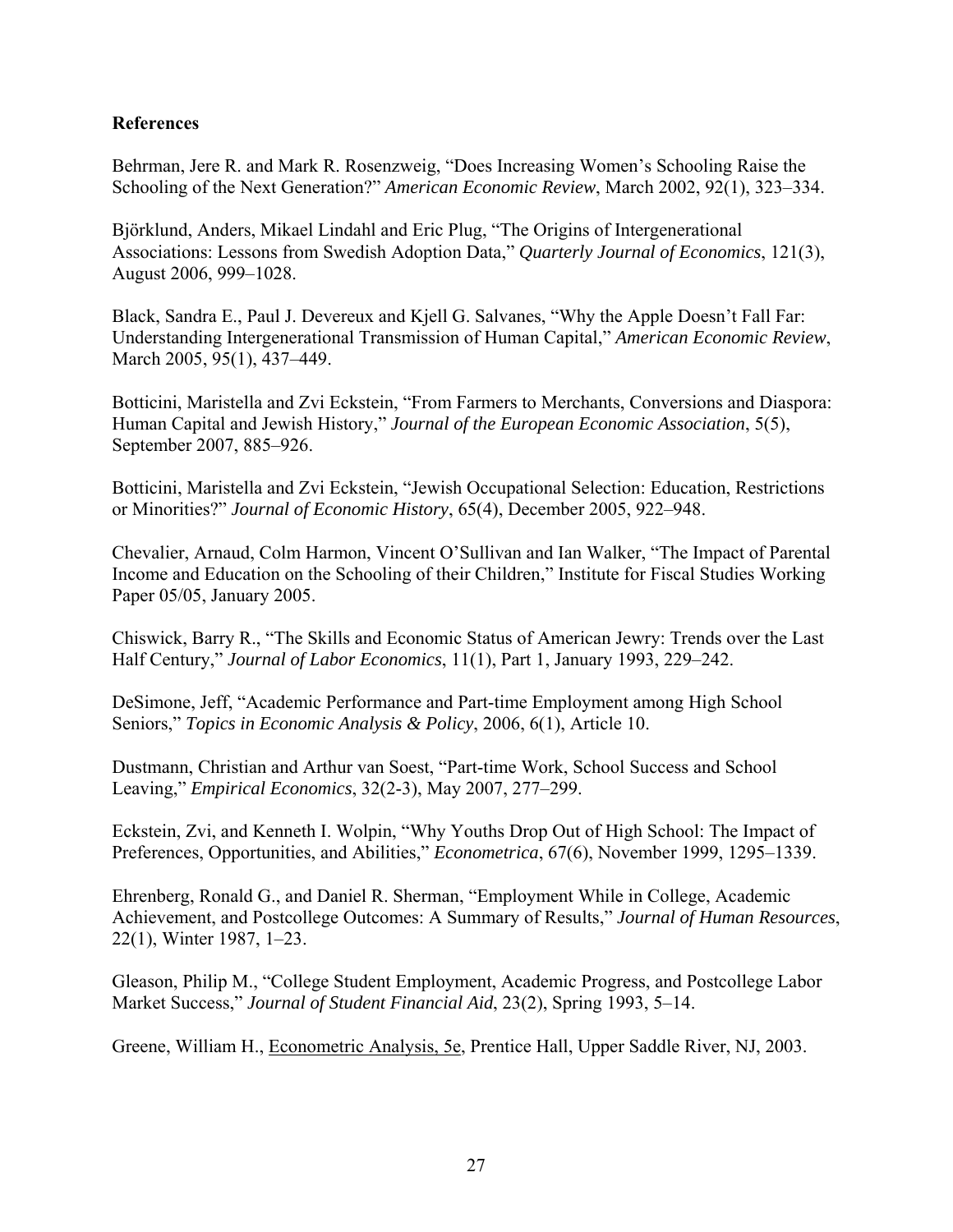Haveman, Robert and Barbara Wolfe, "The Determinants of Children Attainments: A Review of Methods and Findings," *Journal of Economic Literature*, 33(4), December 1995, 1829–1878.

Heckman, James and Pedro Carneiro, "Human Capital Policy," National Bureau of Economic Research Working Paper 9495, 2003.

Hood, Albert B., Andrew F. Craig and Bruce W. Ferguson, "The Impact of Athletics, Part-time Employment, and Other Academic Activities on Academic Achievement," *Journal of College Student Development*, 33, September 1992, 447–453.

Imbens, Guido W. and Joshua D. Angrist, "Identification and Estimation of Local Average Treatment Effects," *Econometrica*, 62(2), March 1994, 467–475.

Jones, Ethel and John D. Jackson, "College Grades and Labor Market Rewards," *Journal of Human Resources*, 25, Spring 1990, 253–266.

Kalenkoski, Charlene Marie, and Sabrina Wulff Pabilonia, "Parental Transfers, Student Achievement, and the Labor Supply of College Students," BLS Office of Productivity and Technology Working Paper 416, March 2008.

Lillydahl, Jane H., "Academic Achievement and Part-Time Employment of High School Students," *Journal of Economic Education*, 21(3), Summer 1990, 307–316.

Loury, Linda Datcher and David Garman, "College Selectivity and Earnings," *Journal of Labor Economics*, 13(2), April 1995, 289–308.

Oettinger, Gerald S., "Does High School Employment Affect High School Academic Performance?" *Industrial and Labor Relations Review*, 53(1), October 1999, 136–151.

Oreopoulos, Philip, Marianne E. Page and Ann Huff Stevens, "The Intergenerational Effects of Compulsory Schooling," *Journal of Labor Economics*, October 2006, 24(4), 729–760.

Paul, Harvey, "The Impact of Outside Employment on Student Achievement in Macroeconomic Principles," *Journal of Economic Education*, 13(2), Summer 1982, 51–56.

Plug, Erik, "Estimating the Effect of Mother's Schooling on Children's Schooling using a Sample of Adoptees," *American Economic Review*, 94(1), March 2004, 358–368.

Quirk, Kimberly J., Timothy Z. Keith and Jeffrey T. Quirk, "Employment during High School and Student Achievement: Longitudinal Analysis of National Data," *Journal of Educational Research*, September/October 2001, 95(1), 4–10.

Rothstein, Donna, "High School Employment and Youths' Academic Achievement," *Journal of Human Resources*, 42(1), Winter 2007, 194–213.

Ruhm, Christopher J., "Is High School Employment Consumption or Investment?" *Journal of Labor Economics*, 15(4), October 1997, 735–776.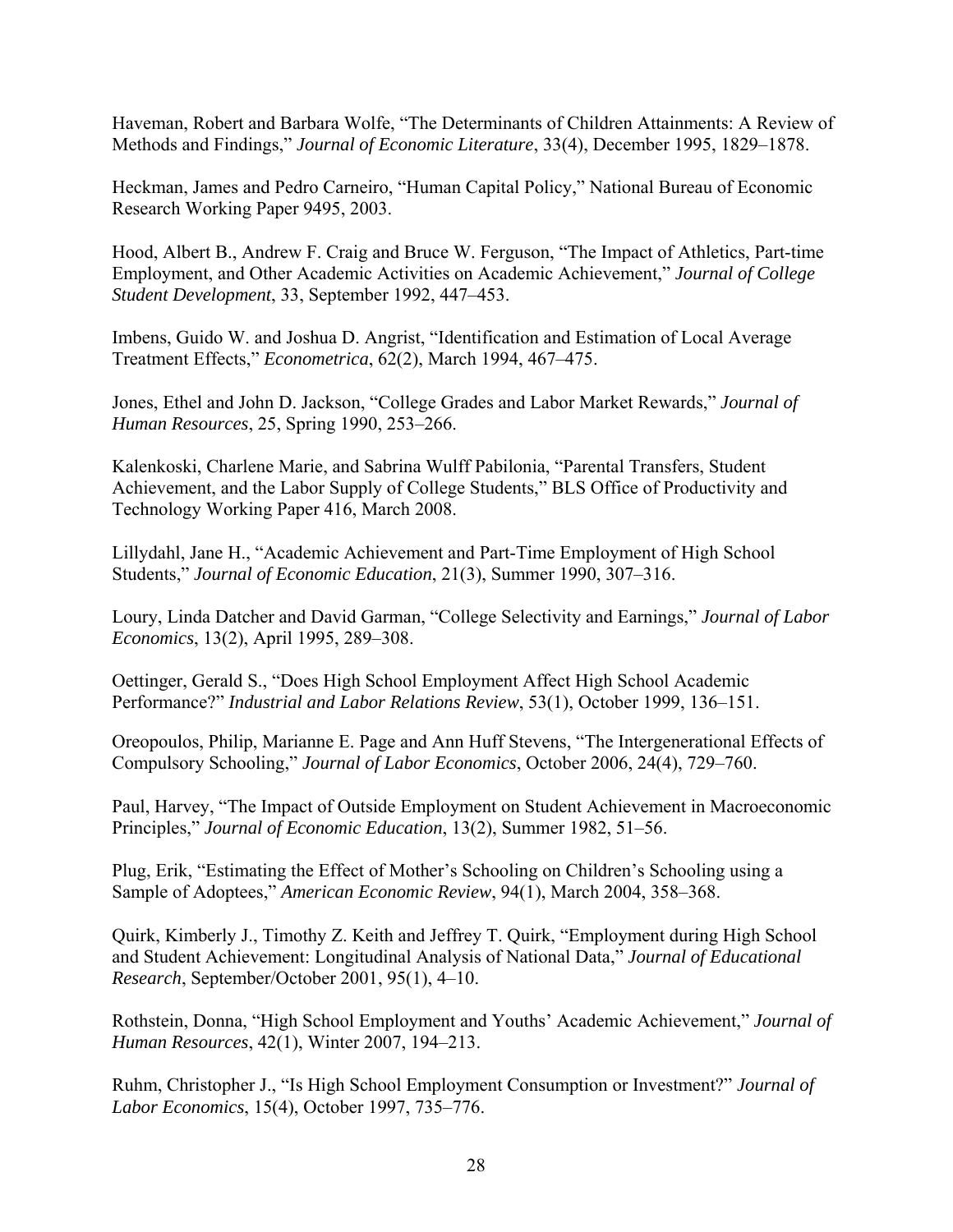Schill, William J., Rosemarie McCartin and Katrina Meyer, "Youth Employment: Its Relationship to Academic and Family Variables," *Journal of Vocational Behavior*, 26(2), April 1985, 155–163.

Schoenhals, Mark, Marta Tienda and Barbara Schneider, "The Educational and Personal Consequences of Adolescent Employment," *Social Forces*, 77(2), December 1998, 723–761.

Singh, Kusum, "Part-time Employment in High School and Its Effect on Academic Achievement, *Journal of Educational Research,* 91(3), January/February 1998, 131–139.

Stinebrickner, Ralph, and Todd R. Stinebrickner, "Working During School and Academic Performance," *Journal of Labor Economics*, 21(2), April 2003, 473–491.

Tyler, John H., "Using State Child Labor Laws to Identify the Effect of School-Year Work on High School Achievement," *Journal of Labor Economics*, 21(2), April 2003, 381–408.

Warren, John Robert, Paul C. LePore and Robert D. Mare, "Employment during High School: Consequences for Students' Grades in Academic Courses," *American Educational Research Journal*, 37(4), Winter 2000, 943–969.

Wechsler, Henry, Andrea Davenport, George Dowdall, Barbara Moeykens and Sonia Castillo, "Health and Behavioral Consequences of Binge Drinking in College," *JAMA*, 7 December 1994, 272(21), 1672–1677.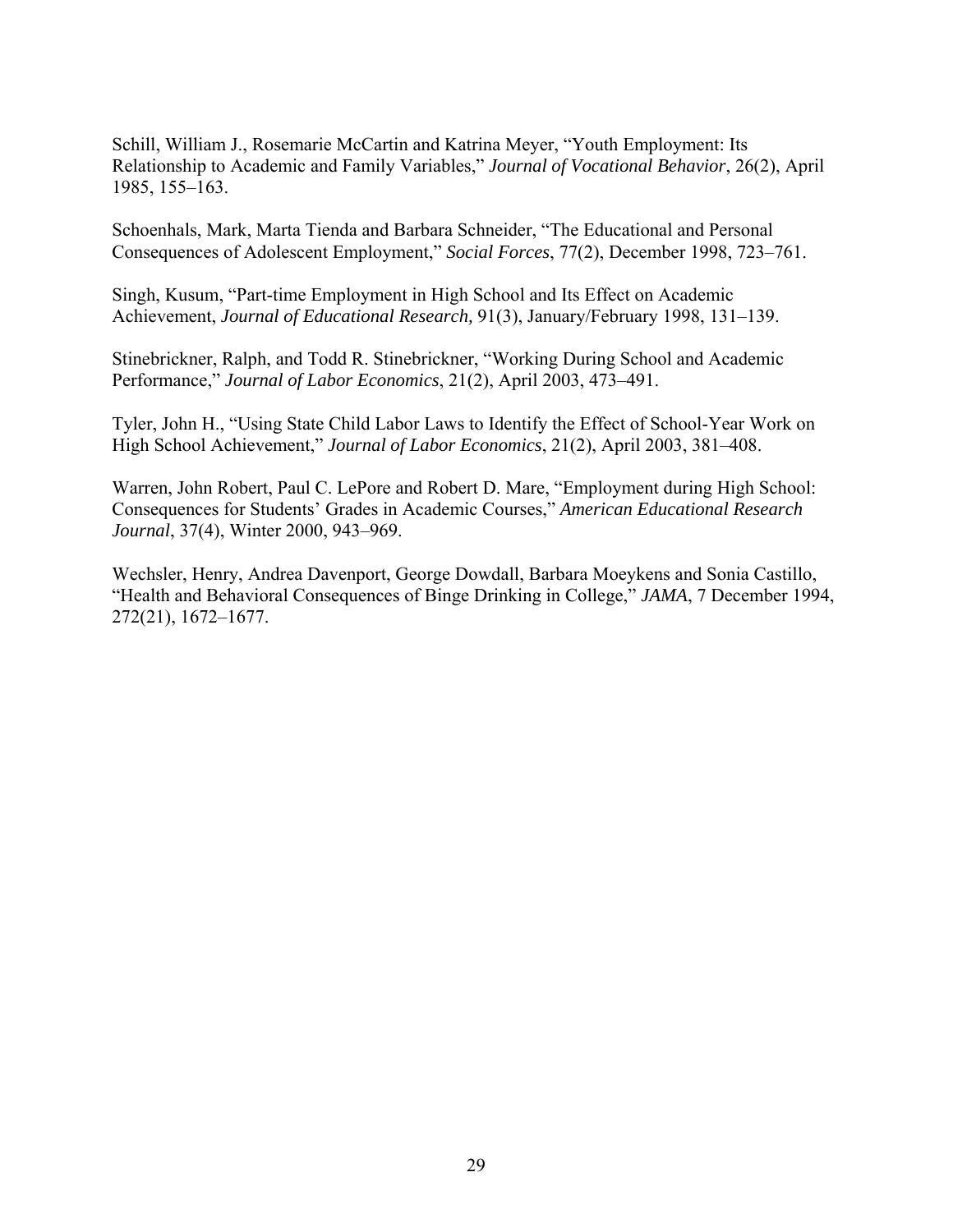

**a. GPA** 



**b. Weekly hours worked (including non-workers)** 

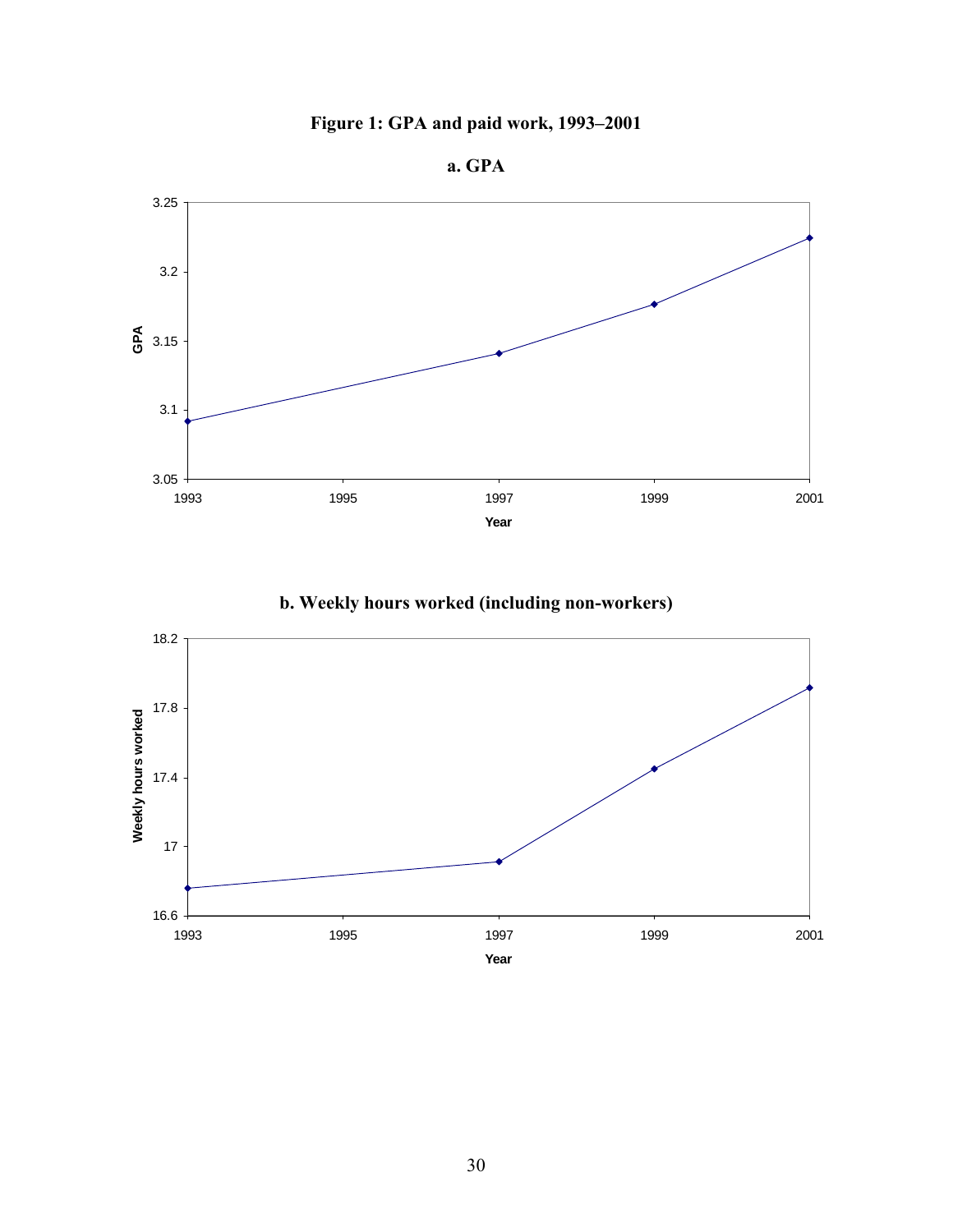## **Figure 1 (continued): GPA and paid work, 1993–2001**



**c. Worked for pay in past 30 days** 

**d. Hours worked per day by students who worked** 

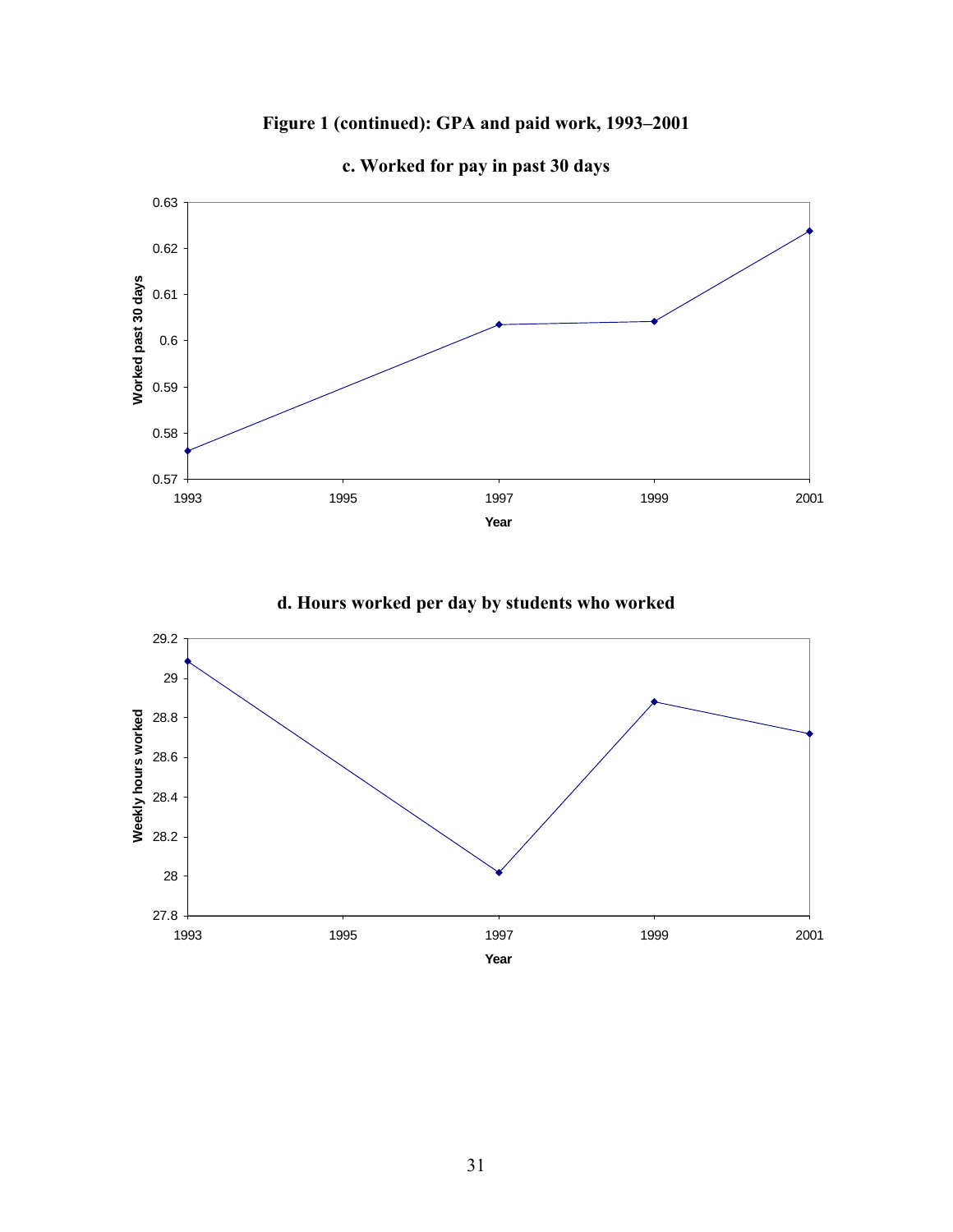

**a. 1993** 



**b. 1997–2001** 

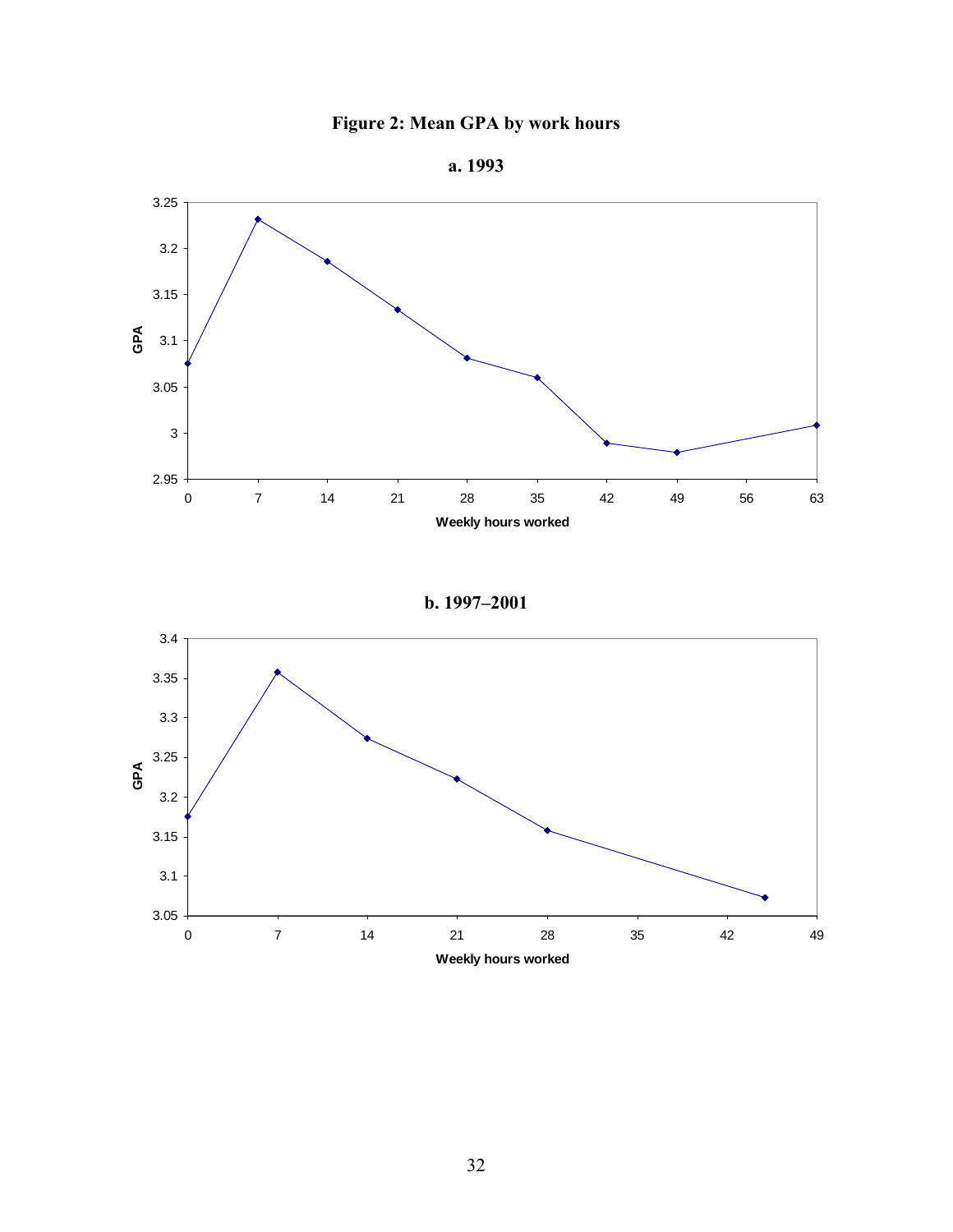

**Figure 3: IV linear and two-part model marginal effects**

The linear model effect is the GMM estimate from table 3, column 1 (or equivalently the top row of table 4) multiplied by weekly hours worked. For workers, the two-part model effect is calculated from the GMM estimates in rows e. and f. of table  $4$  as  $-.403 + (28.7 -$  weekly hours) (.023). This assumes the marginal effect of working is the effect of the average weekly hours for workers (i.e. 28.7 hours) and adds to that the product of the conditional hours effect and the deviation from average hours to construct the marginal effect at positive observed values of work hours.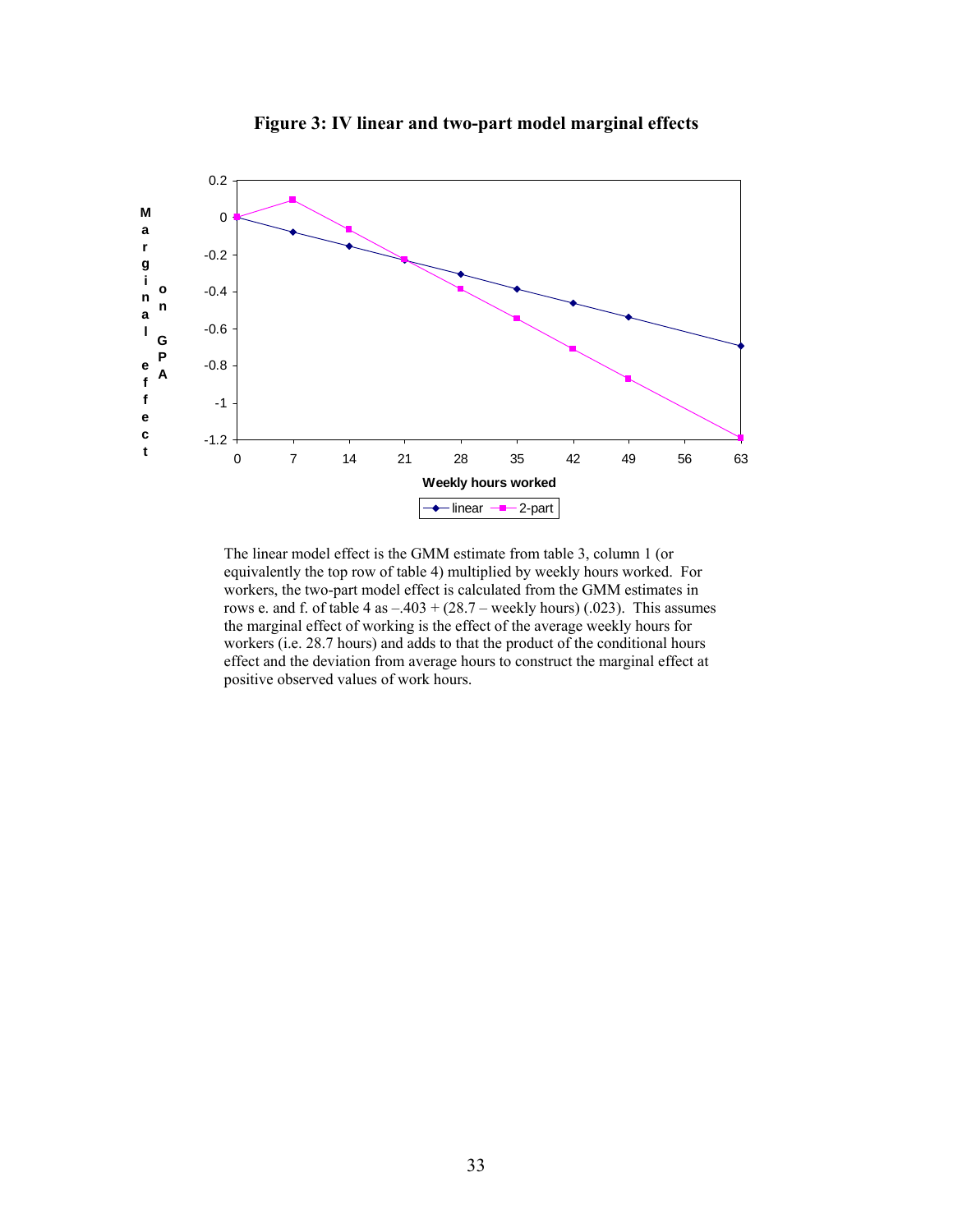| Variable                                          | Mean       |
|---------------------------------------------------|------------|
| GPA in past year                                  | 3.15(0.58) |
| Hours worked per week in past 30 days             | 17.2(18.1) |
| Worked in past 30 days                            | .600       |
| Hours worked per week in past 30 days (if worked) | 28.7(14.8) |

# **Table 1: Means of dependent variables**

The sample size is 25,183 for hours worked among workers and 41,958 for all other variables. Parentheses contain standard deviations for non-binary variables.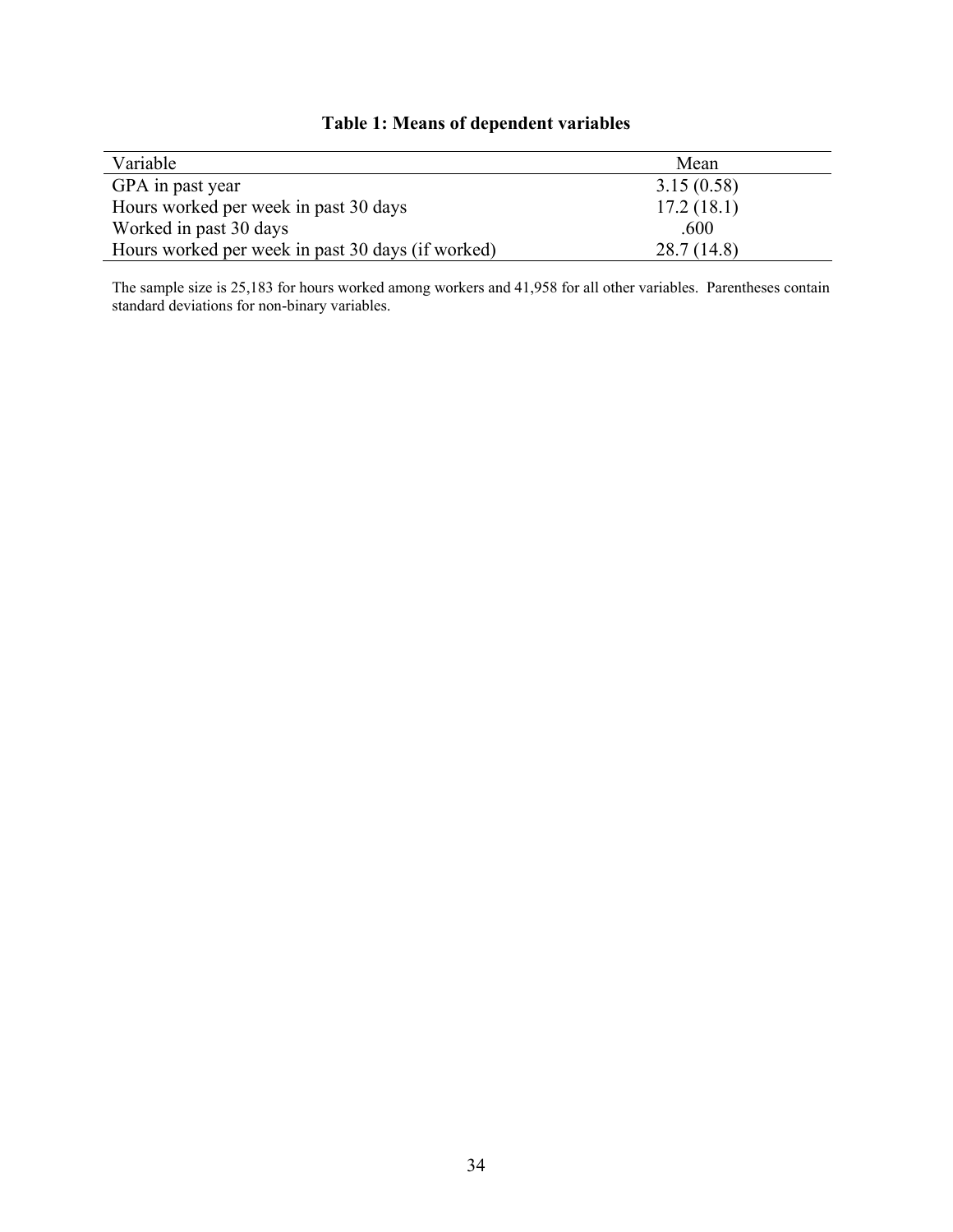|                                                        | Mean | Coefficient in model from |                         |  |
|--------------------------------------------------------|------|---------------------------|-------------------------|--|
|                                                        |      | table 3, column 1         |                         |  |
|                                                        |      | Hours                     | <b>GPA</b>              |  |
|                                                        |      | (1 <sup>st</sup> stage)   | (2 <sup>nd</sup> stage) |  |
|                                                        | (1)  | (2)                       | (3)                     |  |
| Father attended college, did not graduate x (not 1997) | .187 | $-0.89(2.98)$             |                         |  |
| Father graduated from college x (not 1997)             | .383 | $-3.95(13.6)$             |                         |  |
| Father attended college x 1997                         | .179 | $-3.29(8.62)$             |                         |  |
| Raised Jewish                                          | .035 | $-2.09(4.35)$             |                         |  |
| 1997                                                   | .260 | 0.37(0.89)                | 0.08(6.28)              |  |
| 1999                                                   | .256 | 1.01(4.36)                | 0.10(13.0)              |  |
| 2001                                                   | .206 | 1.18(4.71)                | 0.18(20.2)              |  |
| 19 years old                                           | .227 | 0.12(0.39)                | $-0.02(1.35)$           |  |
| 20 years old                                           | .218 | 1.32(3.22)                | $-0.02(1.50)$           |  |
| 21 years old                                           | .212 | 1.63(3.41)                | $-0.08(4.62)$           |  |
| 22 years old                                           | .134 | 3.12(5.84)                | $-0.08(3.95)$           |  |
| 23 years old                                           | .058 | 4.26(6.70)                | $-0.08(3.70)$           |  |
| 24 years old                                           | .028 | 4.57(6.33)                | $-0.06(2.16)$           |  |
| $2nd$ year                                             | .231 | 2.77(9.29)                | 0.13(10.6)              |  |
| $3^{\text{rd}}$<br>year                                | .243 | 3.81(9.63)                | 0.23(15.1)              |  |
| $4^{\text{th}}$<br>year                                | .213 | 4.74(10.3)                | 0.35(19.6)              |  |
| $5th$ year & beyond                                    | .065 | 5.61(9.41)                | 0.31(13.9)              |  |
| Female                                                 | .605 | 2.90(16.7)                | 0.14(17.5)              |  |
| <b>Black</b>                                           | .047 | 1.57(3.38)                | $-0.33(21.2)$           |  |
| Asian                                                  | .073 | $-3.69(10.9)$             | $-0.07(4.97)$           |  |
| Native American                                        | .038 | 1.15(2.17)                | $-0.07(3.99)$           |  |
| Non-white, black, Asian or Native American             | .034 | 1.14(1.97)                | $-0.06(3.27)$           |  |
| Hispanic                                               | .064 | $-0.53(1.11)$             | $-0.05(3.30)$           |  |
| Very good health                                       | .439 | 0.53(2.60)                | $-0.06(8.88)$           |  |
| Good health                                            | .253 | 1.33(5.67)                | $-0.16(19.7)$           |  |
| Fair health                                            | .046 | 1.40(3.23)                | $-0.24(15.5)$           |  |
| Poor health                                            | .005 | $-0.74(0.61)$             | $-0.27(6.32)$           |  |
| Raised Catholic                                        | .374 | 0.64(2.37)                | $-0.01(1.60)$           |  |
| <b>Raised Muslim</b>                                   | .008 | $-1.70(1.68)$             | 0.08(2.49)              |  |
| <b>Raised Protestant</b>                               | .365 | 0.31(1.14)                | 0.04(5.01)              |  |
| Raised in other religion                               | .087 | 1.06(2.82)                | $-0.01(0.43)$           |  |
| Mother attended college, did not graduate x (not 1997) | .224 | $-0.12(0.43)$             | $-0.00(0.00)$           |  |
| Mother graduated from college x (not 1997)             | .314 | $-1.40(5.00)$             | 0.03(2.75)              |  |
| Mother attended college x 1997                         | .164 | $-0.99(2.74)$             | 0.02(1.99)              |  |

## **Table 2: Means & coefficient estimates for exogenous variables**

The sample size is 41,958. Parentheses contain absolute values of heteroskedasticity-robust *t*-statistics. Omitted categories are 1993, 18 years old, male, freshman, white, non-Hispanic, excellent health, no religion, and mother did not attend college. Regressions also control for college fixed effects.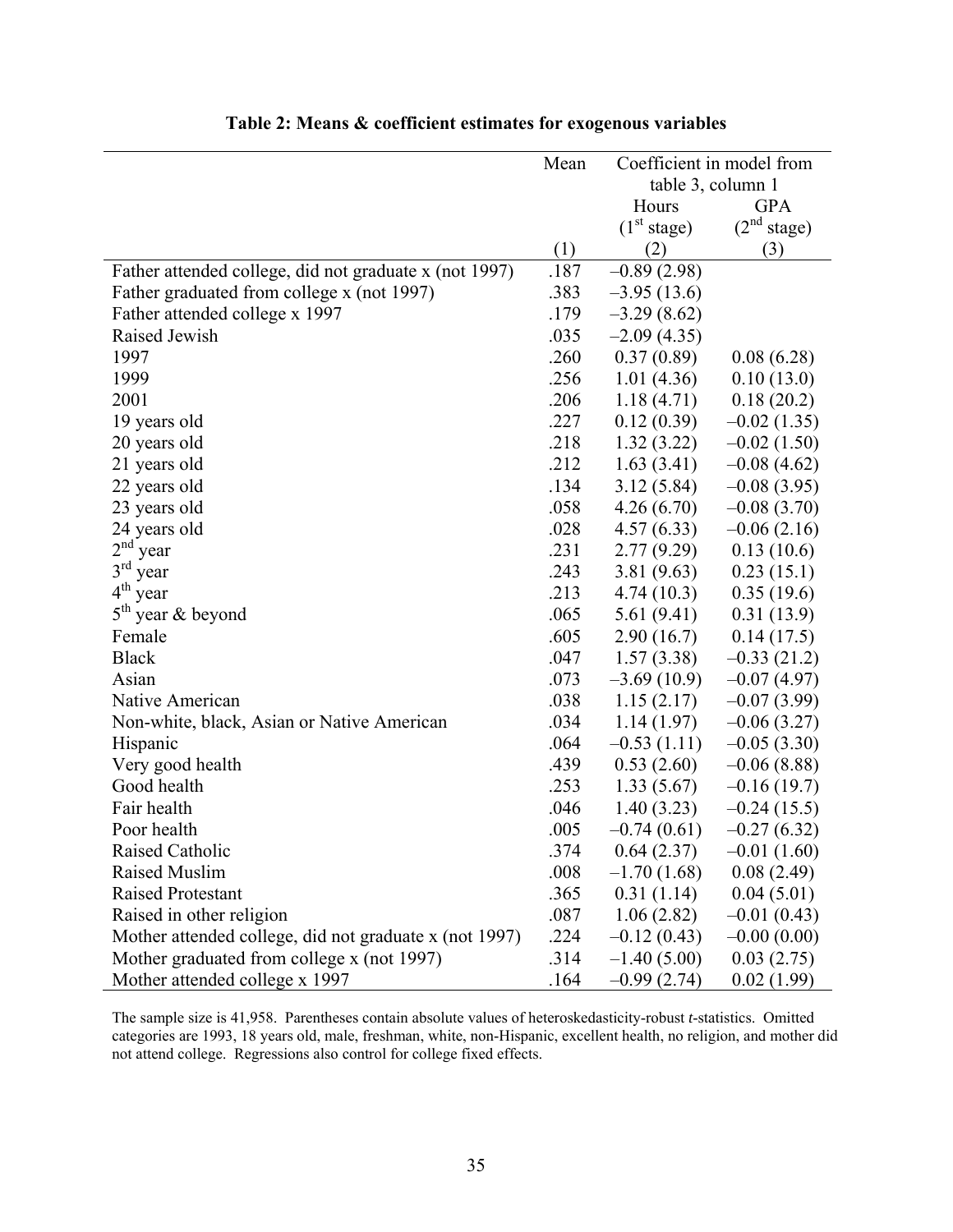| A. 1 <sup>st</sup> stage OLS equation: Dependent variable = Hours worked |                |                |                |  |  |  |  |  |
|--------------------------------------------------------------------------|----------------|----------------|----------------|--|--|--|--|--|
|                                                                          |                | $'2$ ,         | (3)            |  |  |  |  |  |
| Instruments:                                                             |                |                |                |  |  |  |  |  |
| Paternal schooling                                                       | Yes            | Yes            | N <sub>0</sub> |  |  |  |  |  |
| Raised Jewish                                                            | Yes            | No             | Yes            |  |  |  |  |  |
| <i>F</i> -statistic (instruments)                                        | 82.3           | 101.3          | 18.9           |  |  |  |  |  |
| Partial R-squared                                                        | .0081          | .0076          | .0004          |  |  |  |  |  |
| B. $2nd$ stage equation: Dependent variable = GPA                        |                |                |                |  |  |  |  |  |
| Hours worked/week $-$ OLS                                                | $-0.002(13.9)$ | $-0.002(13.8)$ | $-0.002(13.4)$ |  |  |  |  |  |
| Hours worked/week – GMM                                                  | $-.011(6.01)$  | $-0.011(5.79)$ | $-.011(1.40)$  |  |  |  |  |  |
| Raised Jewish                                                            |                | $-.001(0.04)$  |                |  |  |  |  |  |
| $\chi^2$ statistic (paternal schooling)                                  |                |                | $0.09$ [.993]  |  |  |  |  |  |
| $\chi^2$ statistic (overidentification)                                  | $0.09$ [.993]  | $0.09$ [.956]  |                |  |  |  |  |  |

# **Table 3: Effects of hours worked on GPA**

Parentheses contain absolute values of heteroskedasticity-robust *t*-statistics; brackets contain *p*-values for overidentification test statistics. Regressions also include indicators for gender, age, class, race, Hispanic ethnicity, health status, religious affiliation, college, year and maternal education.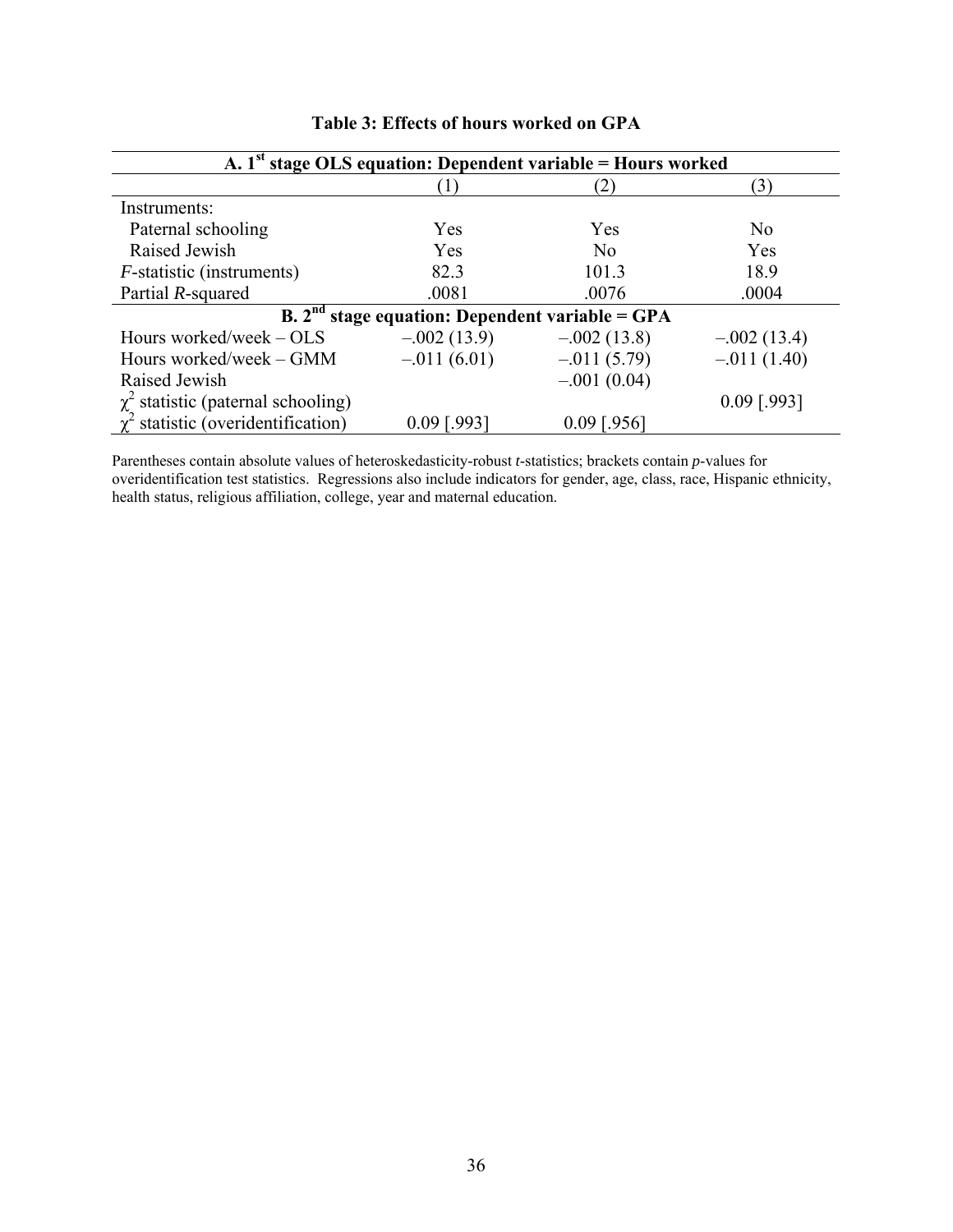|                                                    | $1st$ stage | <b>OLS</b> | <b>GMM</b> | Overid.        |
|----------------------------------------------------|-------------|------------|------------|----------------|
|                                                    | $F$ -stat.  | estimate   | estimate   | $\chi^2$ stat. |
|                                                    | (1)         | (2)        | (3)        | (4)            |
| Main specification (table 3, column 1)             | 82.3        | $-.002$    | $-.011$    | 0.09           |
|                                                    |             | (13.9)     | (6.01)     | [.993]         |
| Alternative specifications ( $n = 41,958$ ):       |             |            |            |                |
| a. 2 IV: Jewish, Father attended college           | 102.7       | $-.002$    | $-.012$    | 0.00           |
|                                                    |             | (14.2)     | (5.10)     | [.996]         |
| b. 5 IV: Jewish, Father attended by year           | 42.5        | $-.002$    | $-.012$    | 1.46           |
|                                                    |             | (14.2)     | (5.04)     | [.834]         |
| c. 8 IV: Jewish, Father attended/completed by year | 41.8        | $-.002$    | $-.011$    | 2.91           |
|                                                    |             | (13.9)     | (6.08)     | [.893]         |
| d. College-by-year effects included                | 79.6        | $-.002$    | $-.011$    | 0.10           |
|                                                    |             | (13.6)     | (5.84)     | $[.992]$       |
| e. Dependent variable = worked (binary)            | 82.0        | $-.013$    | $-.403$    | 1.54           |
|                                                    |             | (2.29)     | (5.80)     | $[.674]$       |
| Alternative samples:                               |             |            |            |                |
| f. Non-workers excluded                            | 18.9        | $-.005$    | $-.023$    | 3.46           |
| $(n = 25,183)$                                     |             | (18.9)     | (4.56)     | $[.326]$       |
| g. Academic importance rating included             | 80.8        | $-.002$    | $-.011$    | 0.35           |
| $(n=41,703)$                                       |             | (12.3)     | (5.98)     | [.951]         |
| h. Ever married respondents included               | 81.5        | $-.002$    | $-.012$    | 0.17           |
| $(n = 43, 511)$                                    |             | (14.4)     | (6.41)     | $[.982]$       |
| i. $5th$ year & beyond enrollees excluded          | 80.0        | $-.002$    | $-.012$    | 0.46           |
| $(n=39,216)$                                       |             | (13.8)     | (6.28)     | $[.928]$       |
| j. 23 $&$ 24 year olds excluded                    | 78.9        | $-.002$    | $-.012$    | 0.49           |
| $(n=38,345)$                                       |             | (14.0)     | (6.30)     | [.921]         |
| k. C- & below GPAs excluded                        | 81.0        | $-.002$    | $-.010$    | 2.08           |
| $(n=41,267)$                                       |             | (13.4)     | (5.93)     | 556            |

### **Table 4: Effects of hours worked on GPA in modified specifications & samples**

Parentheses contain absolute values of heteroskedasticity-robust *t*-statistics; brackets contain *p*-values for overidentification test statistics. Regressions also include indicators for gender, age, class, race, Hispanic ethnicity, health status, religious affiliation, maternal education level, college and year. In a.-c., the raised Jewish indicator remains an instrument, while the paternal education instruments are a single indicator of father attending college (a.), year-specific indicators of father attending college (b.), and the father attended variable for 1997 along with year-specific indicators for attending and completing in the other years (c.). Maternal schooling is defined analogously to paternal schooling in these models.